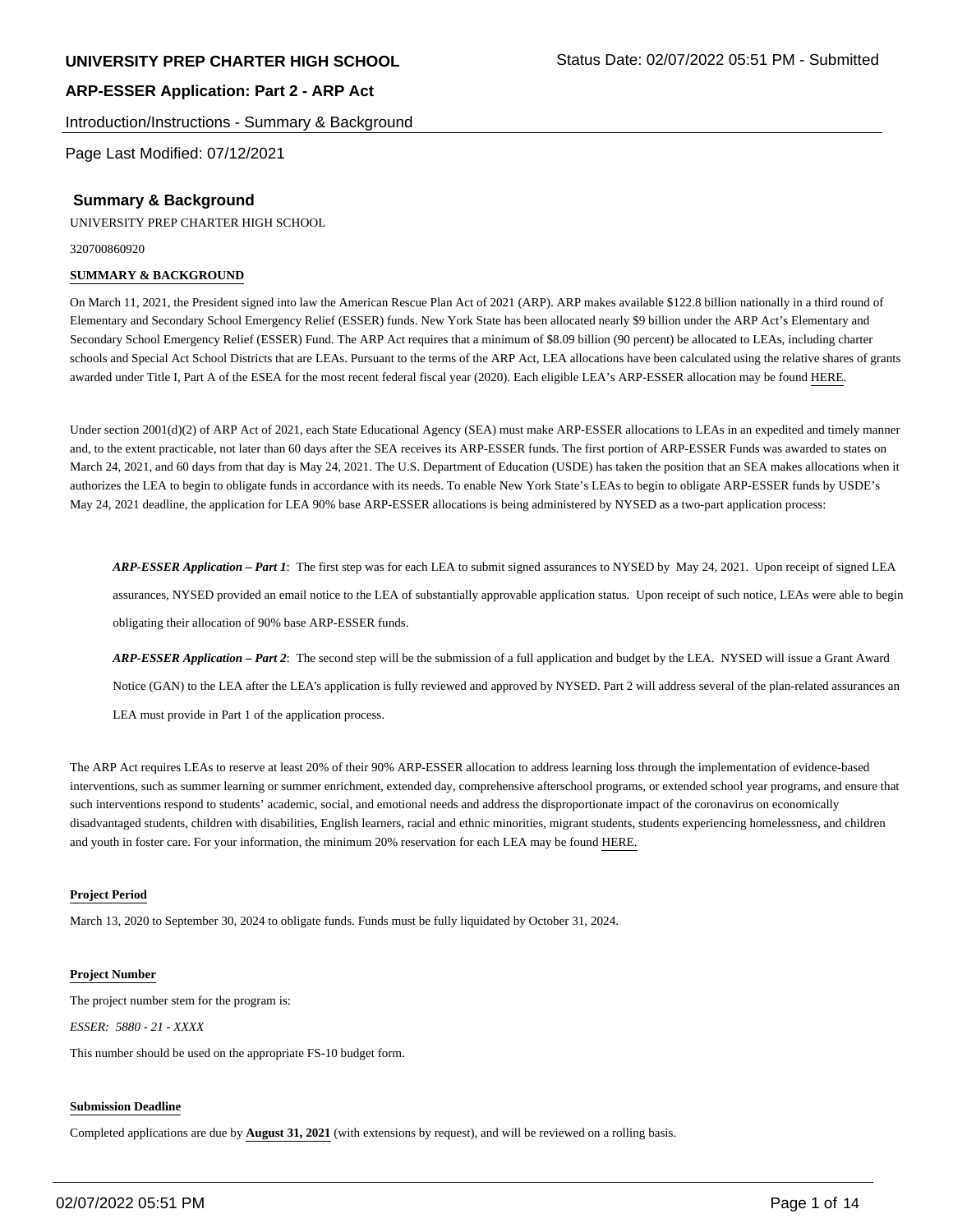#### Introduction/Instructions - Summary & Background

#### Page Last Modified: 07/12/2021

Please note that applications must be submitted and fully approved by no later than March 23, 2022. LEAs that have not been issued a Grant Award Notice by that time will be at risk of having their ARP-ESSER allocation returned to the United States Department of Education.

#### **APPLICATION PROCESS FOR LEA ALLOCATIONS OF ARP-ESSER SEA RESERVE FUNDS**

The federal ARP statute requires SEAs to reserve:

not less than 5 percent of the total amount of grant funds awarded to the State (\$449.4 million) to carry out activities to address the impact of lost instructional

time by supporting the implementation of evidence-based interventions;

not less than 1 percent (\$89.9 million) to carry out the implementation of evidence-based summer enrichment programs; and

not less than 1 percent (\$89.9 million) to carry out the implementation of evidence-based comprehensive afterschool programs.

The 2021-22 enacted state budget directs that these required SEA set-asides be allocated as grants to specified school districts. Each eligible district's allocation of SEA reserve funds may be found HERE. NYSED will inform school districts under separate cover when the application process for school district allocations of ARP-ESSER SEA set-aside funds has been published in the SED Monitoring and Vendor Reporting System. This application is only for LEA 90% base ARP-ESSER allocations. LEAs should not apply for ARP ESSER SEA Reserve funds as part of this application.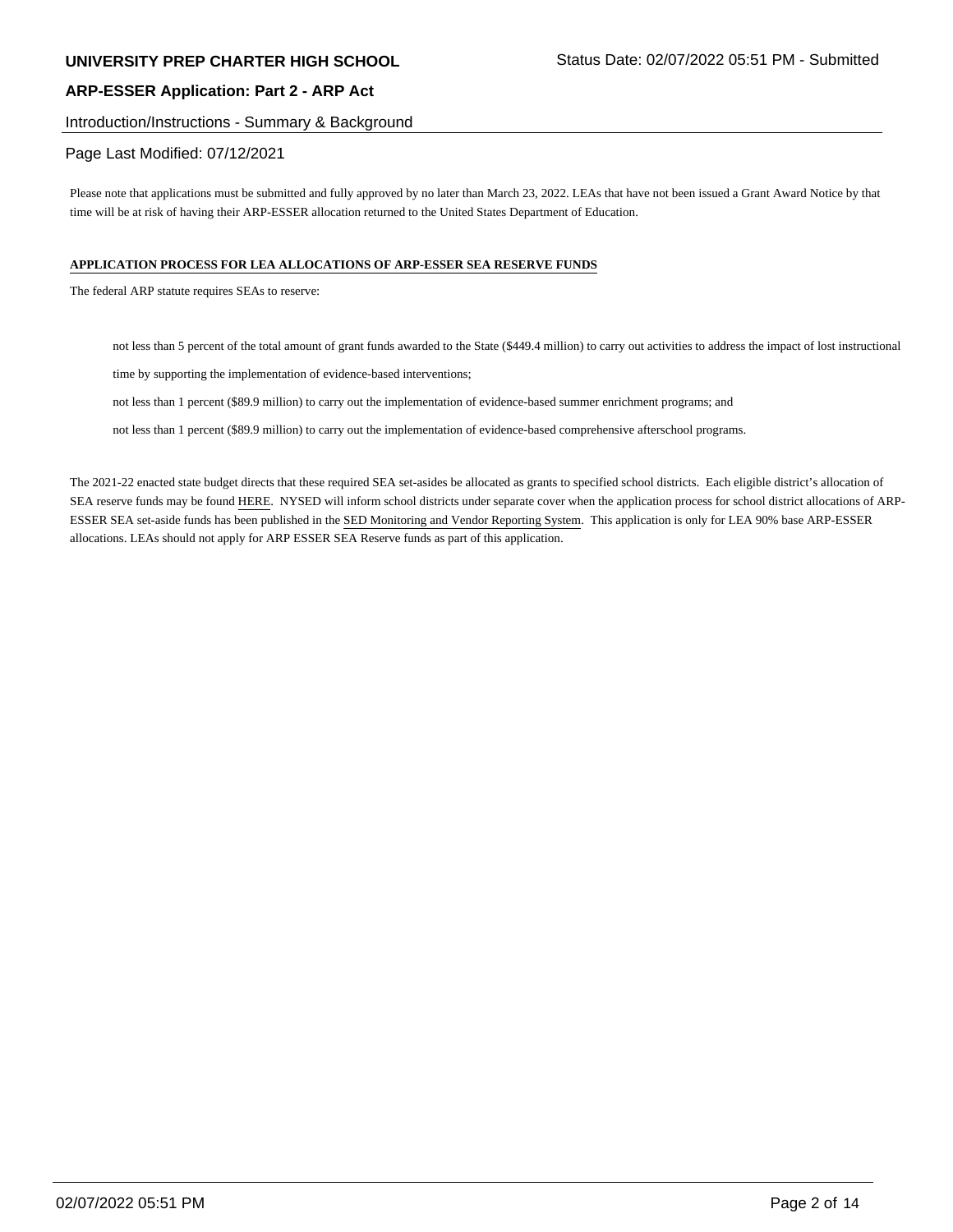Introduction/Instructions - Submission Instructions

Page Last Modified: 07/12/2021

#### **Submission Instructions**

UNIVERSITY PREP CHARTER HIGH SCHOOL

320700860920

#### **Directions for Submitting the Application:**

The online application may only be submitted/certified by the chief school officer of the applicant LEA. The designated superintendent (public school LEAs), and the chief executive officer, board of trustees president, or school employee designated by the board of trustees (charter school LEAs) are the only administrators with the submit/certify rights necessary to successfully submit and certify a completed application for NYSED review.

LEAs *ARE NOT REQUIRED* to send hard copies of general application materials to the Department.

LEAs *ARE REQUIRED* to send signed originals and two hard copies of each FS-10 Budget Form to:

 *Office of ESSA-Funded Programs - Rm 320 EB RE: ARP-ESSER Application – Part 2 New York State Education Department 89 Washington Avenue Albany, NY 12234.*

#### **Deadline for Submitting the Applications:**

The *ARP-ESSER Application – Part 2* is due by August 31, 2021.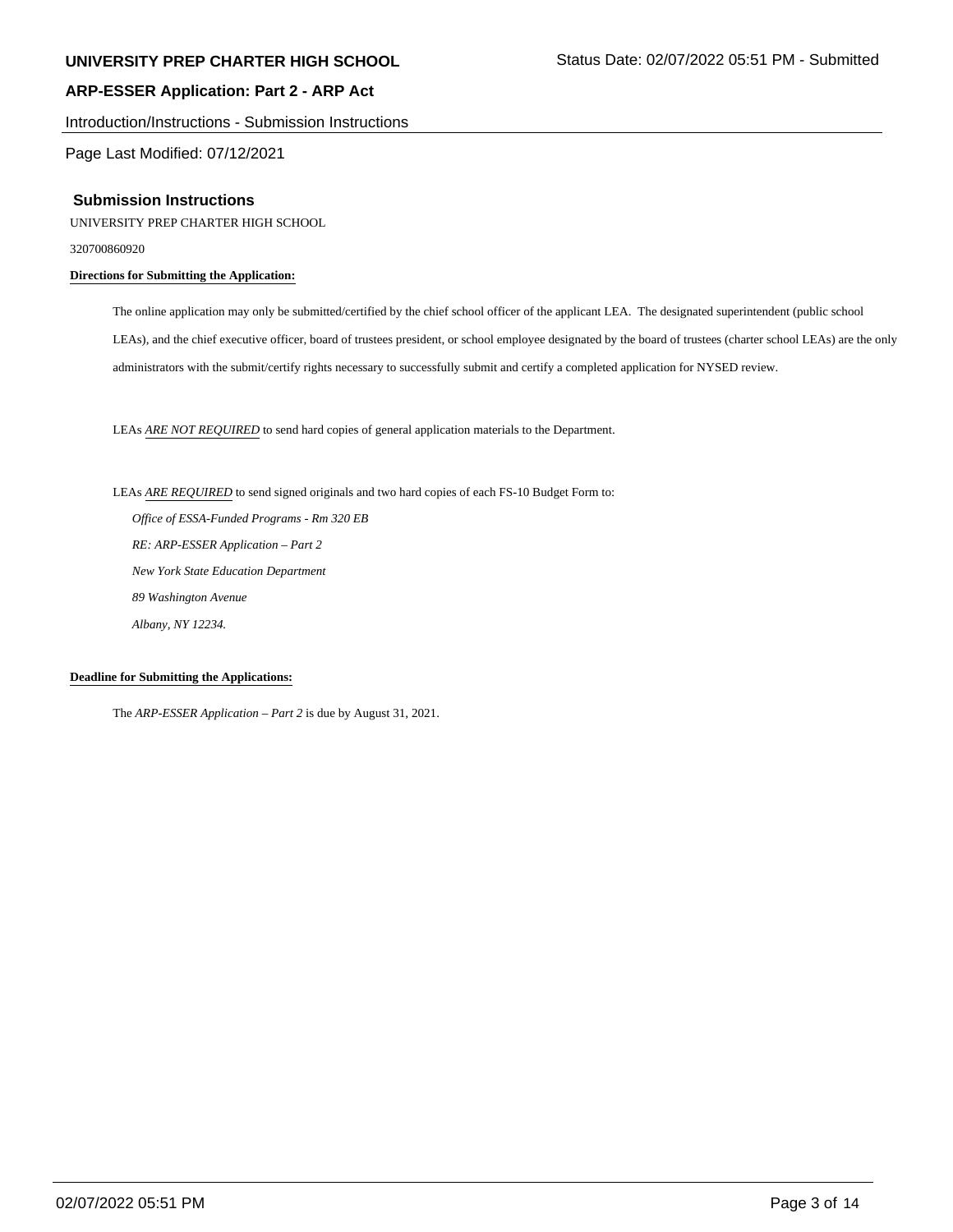LEA ARP-ESSER Plan - ARP-ESSER Intent to Apply

Page Last Modified: 07/19/2021

## **ARP-ESSER LEA Base 90% Allocation - Intent to Apply**

UNIVERSITY PREP CHARTER HIGH SCHOOL

320700860920

**1. Does the LEA intend to apply for American Rescue Plan (ARP) Act - Elementary and Secondary School Emergency Relief (ESSER) LEA Base 90% funding?**

Yes, the LEA intends to apply for Elementary and Secondary School Emergency Relief (ESSER) funding.

**2. Please provide contact information for the LEA Business Official and Board President. Please confirm that each individual has reviewed and approved of the application, including all plan descriptions and use of funds.** 

|                               | Name              | Email Address              | Date of Final<br>Review/ |
|-------------------------------|-------------------|----------------------------|--------------------------|
|                               |                   |                            | Approval                 |
| <b>ILEA Business Official</b> | Mayreni Arias     | marias@uppublicschools.org | 9/30/21                  |
| <b>LEA Board President</b>    | <b>Steve Barr</b> | barr@finschools.org        | 9/31/21                  |

## **ARP-ESSER Allocation - Construction-Related Costs**

**3. Does the LEA intend to use American Rescue Plan (ARP) Act - Elementary and Secondary School Emergency Relief (ESSER) LEA Base 90% funding for construction-related expenditures?**

No, the LEA does not intend to use American Rescue Plan (ARP) Act - Elementary and Secondary School Emergency Relief (ESSER) funding for construction-related expenditures.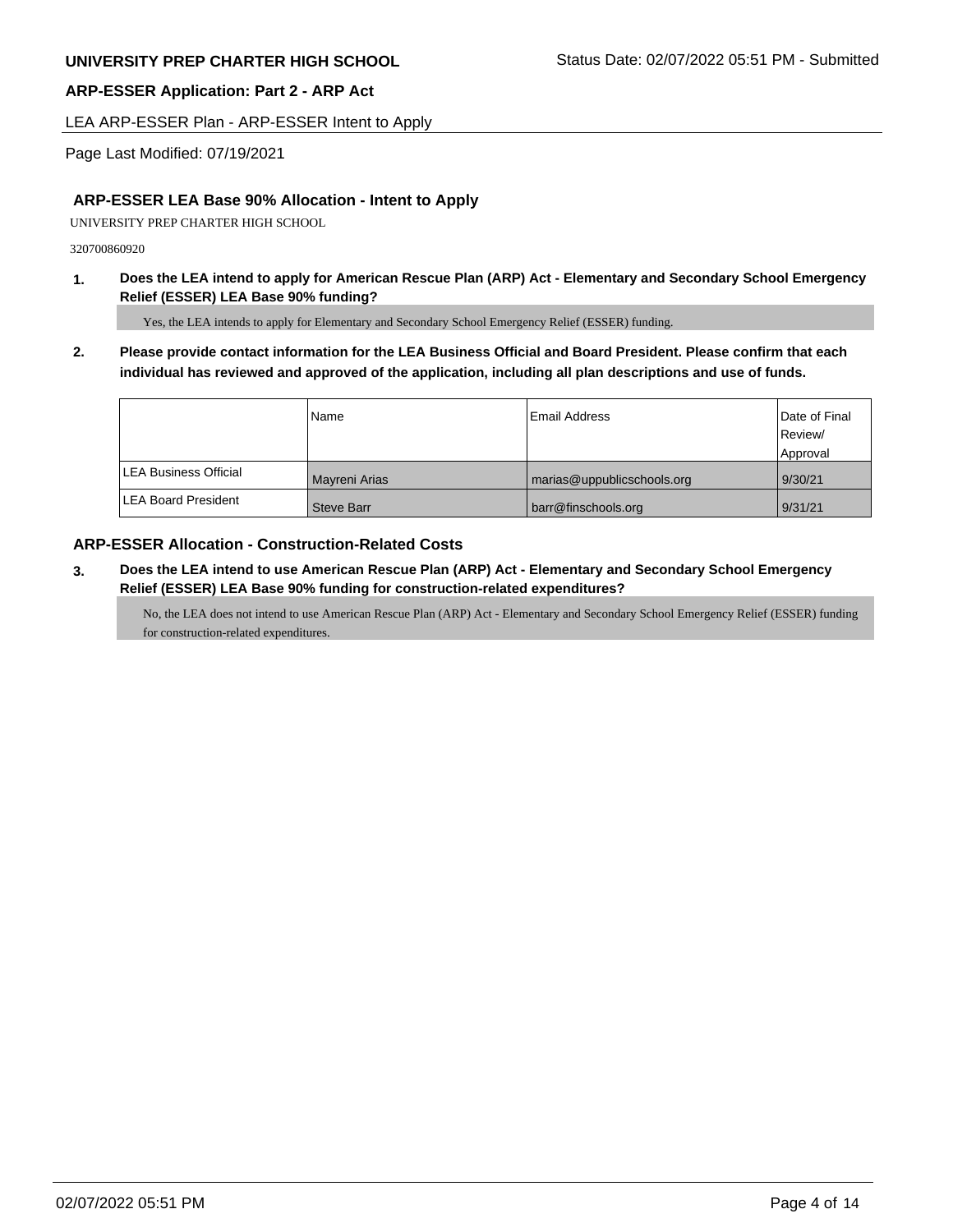### **ARP-ESSER Application: Part 2 - ARP Act**

#### LEA ARP-ESSER Plan - ARP-ESSER Plan Development & Program Information

Page Last Modified: 07/19/2021

#### **ARP-ESSER LEA Base 90% Allocation - Plan Development and Dissemination**

UNIVERSITY PREP CHARTER HIGH SCHOOL

320700860920

Title VIII of Division B of the CARES Act directs the Department to carry out the Education Stabilization Fund, of which the ARP ESSER funds are a part. Section 2001 of the ARP Act provides for the Department to make grants to each SEA from the ARP ESSER funds. An SEA must allocate at least 90 percent of its ARP ESSER grant funds to its LEAs (including charter schools that are LEAs) in the State in the same proportion that the LEAs received under part A of title I of the ESEA in Fiscal Year 2020, as required by section 2001(d)(1) of the ARP Act; and section 2001(e) of the ARP Act prescribes certain mandatory and permissive uses of LEAs' funds. Under 20 U.S.C. 1221e-3, the Secretary has the authority to promulgate rules governing the programs administered by the Department. Under this requirement, each LEA that receives ARP ESSER funds must develop, submit to the SEA on a reasonable timeline determined by the SEA, and make publicly available on the LEA's website, a plan for the LEA's use of ARP ESSER funds. The plan - known as the LEA ARP ESSER Plan - and any revisions to the plan submitted consistent with procedures established by the SEA, must include a description of key activities which are required below.

**NYSED will consider each LEA's application for its base 90% ARP-ESSER allocation as meeting the USDE LEA ARP-ESSER use of funds plan requirement, provided the required elements of the plan are fully addressed in the LEA's application, combined with a budget, and then publicly posted after being developed with public input.**

An LEA must engage in meaningful consultation with stakeholders and give the public an opportunity to provide input in the development of its plan. Specifically, an LEA must engage in meaningful consultation with students; families; school and district administrators (including special education administrators); and teachers, principals, school leaders, other educators, school staff, and their unions. Additionally, an LEA must engage in meaningful consultation with each of the following, to the extent present in or served by the LEA: Tribes; civil rights organizations (including disability rights organizations); and stakeholders representing the interests of children with disabilities, English learners, children experiencing homelessness, children in foster care, migratory students, children who are incarcerated, and other underserved students.

Each LEA's ARP ESSER plan must be in an understandable and uniform format and, to the extent practicable, written in a language that parents can understand (or, if not practicable, orally translated). Upon request by a parent with a disability, LEA plans must be provided in an alternative format accessible to the parent.

#### **1. In the space provided below, please describe how the LEA meaningfully engaged a diverse and representative set of the applicable stakeholders in developing a plan to use these funds and implementing that plan.**

University Prep Public Schools prides itself on ensuring that all large decisions are made in tandem with its major stakeholders, including faculty, staff, students and their families as well as other members of the broader school community. In order to determine how to best leverage ARP funds, we set aside a significant portion of time during our annual school year planning meeting to collaborate on a plan with a variety of stakeholder representatives including a parent, student, teacher, counselor, SPED coordinator, administrators, and nonprofit community partners. In addition, UPPS held a series of in-person and virtual meetings with a variety of stakeholders including parents of and students with disabilities, parents of and English Language Learners, parents of and low-income students, homeless or housing insecure families and immigrant students. Feedback from all stakeholders was gathered through these meetings and factored into the Plan for usage of ARP funds.

As we move forward, we will conduct reviews of the plan every six months beginning with a review of student assessment data and social-emotional needs. We will also continue to gather feedback from stakeholder groups through weekly "CheckUP" meetings with parents and community members on Wednesday evenings with some structured conversations and some "open space" forums. We will also continue to engage in meaningful consultation through monthly parent council meetings, which include representation of parents from different subgroups, and the student leadership committee. Informed by our review of student and family needs and the feedback received and considered, all revisions will be made in collaboration with school stakeholders.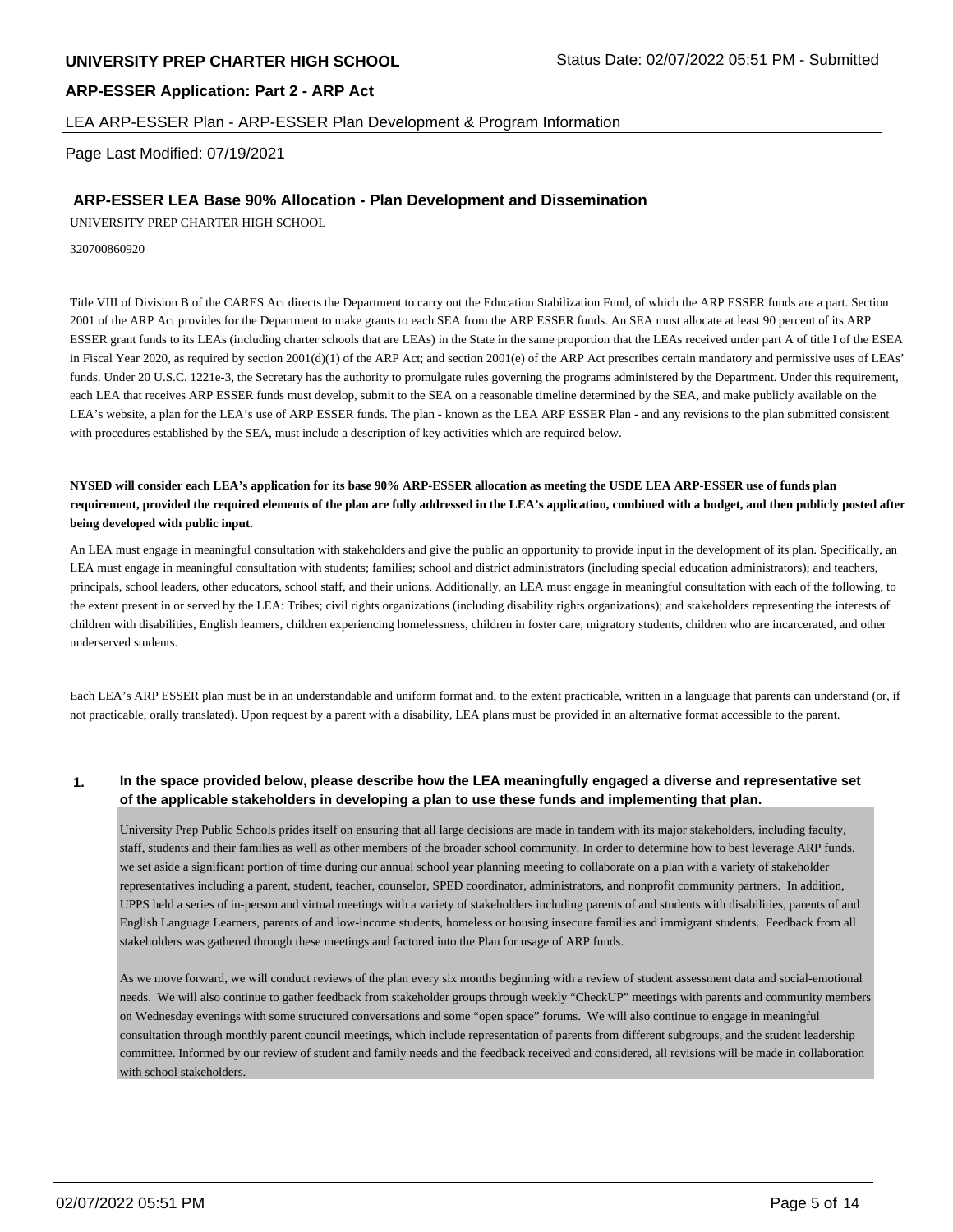### **ARP-ESSER Application: Part 2 - ARP Act**

#### LEA ARP-ESSER Plan - ARP-ESSER Plan Development & Program Information

Page Last Modified: 07/19/2021

**2. In the space provided below, please provide the URL for the website(s) where the LEA ARP-ESSER Plan is/will be publicly posted. For an LEA that does not have a website, the LEA may identify an online platform (e.g. social media group or post, file sharing service, email listserv) that allows plans to be directly communicated to students, parents or legal guardians, school staff, and other stakeholders. As appropriate, the LEA should provide details about how the plan will be made available to people who request it.**

https://www.uppublicschools.org/resources Hard copies are available upon request via phone call or visiting the call.

### **ARP-ESSER LEA Base 90% Allocation - Program Information**

**3. In the space provided below, please describe the extent to which and how the funds will be used to implement prevention and mitigation strategies that are, to the greatest extent practicable, consistent with the most recent CDC guidance on reopening schools, in order to continuously and safely open and operate schools for in-person learning.**

ARP funds will be leveraged to implement prevention and mitigation strategies and associated planning activities. A significant portion of the funds available will be utilized to purchase additional laptops and Chromebooks to allow for a 1-1 device allotment and eliminate sharing between students and staff. Additional furniture will be purchased to enable us to outfit more spaces as offices to better social distance. Air purifiers will be added to our classrooms in order to ensure air circulation and disposable masks, face shields, gowns and other PPE will be purchased in order to comply with CDC prevention guidelines.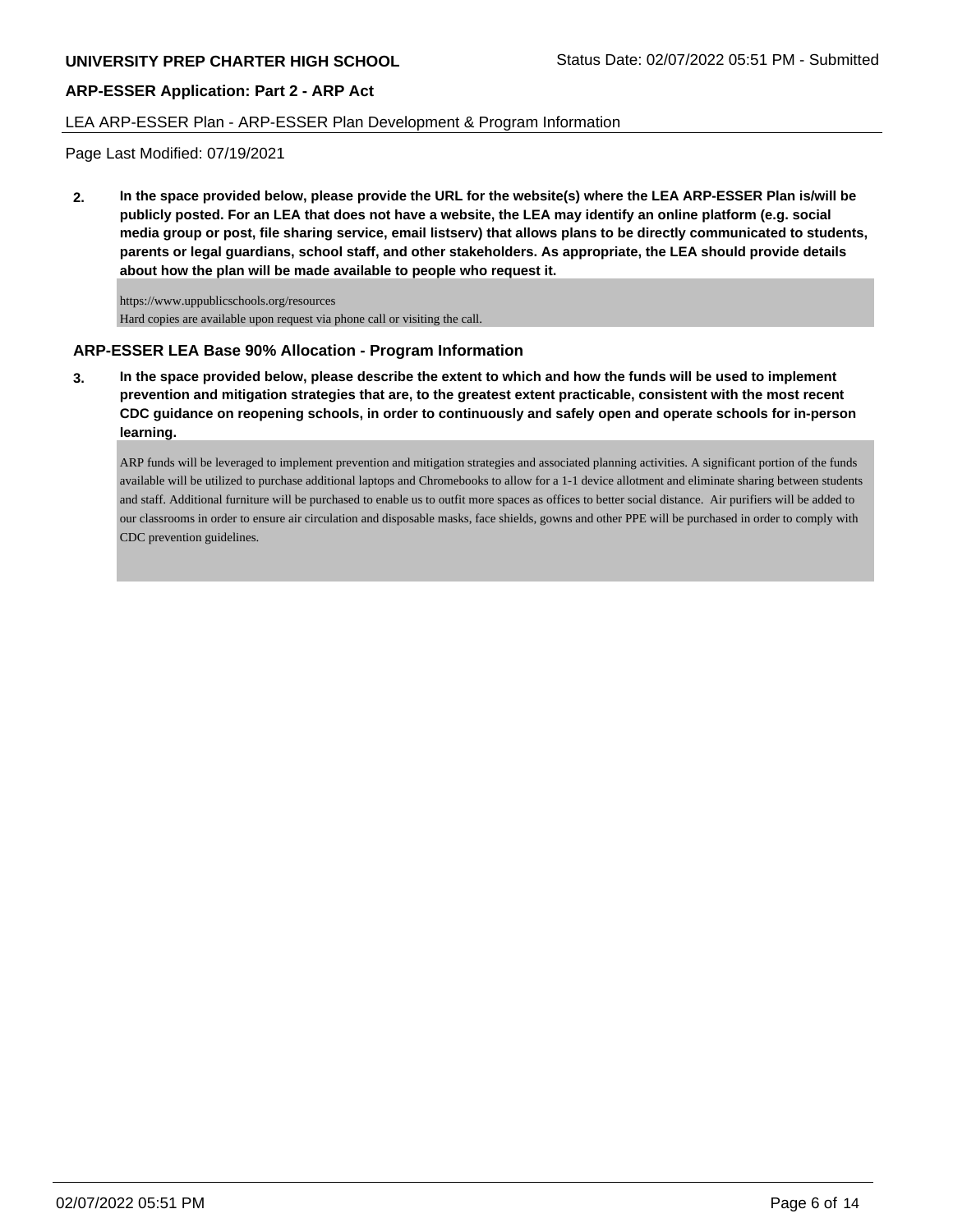#### **ARP-ESSER Application: Part 2 - ARP Act**

#### LEA ARP-ESSER Plan - ARP-ESSER Plan Development & Program Information

Page Last Modified: 07/19/2021

#### **4. In the space provided below, please describe the data that the LEA will use to identify student needs and monitor student progress as a result of planned interventions and supports.**

In order to track and monitor student needs, we will closely monitor staff and student attendance as well as rates of covid related absence. We will also monitor the academic performance of students on several indicator areas to ensure that the strategies which we are employing are fruitful. These include:

- STAR reading and math nationally normed test data performed 3x per year
- Internally generated assessment tools at the end of each unit in every subject
- Class Grades

We will use the following data sources to identify the social, emotional and mental health needs of all sub-groups of students in the school:

- Counselor administered surveys of all students, conducted monthly
- A comprehensive needs assessment with all students and parents/guardians that asked them to identify concerns and needs
- Targeted seminar/advisory lessons that offer structured opportunities for students to share on specific matters in a private manner

To effectively address students' identified academic, social, emotional, and mental health needs, UPPS will implement the following interventions and supports:

- "Zero Period" remediation occurring before first period
- Mandatory Office Hours after school with teachers
- Saturday Academy for struggling students
- Targeted, differentiated instruction, interventions and other support services in the classrooms and in small group settings
- Individual and group counseling
- Referrals to off-campus single day or overnight mental health centers
- Referrals to on-site Psychologist in the school-based Health Center
- Advisory/Seminar lessons reflecting the identified needs of students
- Aspira wrap-around services for tutoring, afterschool programming and college & career readiness programs

To monitor students' academic progress, the school will utilize STAR nationally-normed assessments administered in ELA and Math three times per year, with subsequent growth goals created based on achievement. Remediation groups are adjusted based on test results. Academic growth will also be measured by Department and Teacher designed assessments.

To monitor social-emotional growth, the school will rely on the monthly surveys described above as well as student reflections and share during advisories and seminars and both mandated and non-mandated counseling sessions.

**5. In the space provided below, please describe how the LEA will use the funds it reserves under section 2001(e)(1) the required reserve of 20% of funds - to address the academic impact of lost instructional time through the implementation of evidence-based interventions, such as summer learning or summer enrichment, extended day, comprehensive afterschool programs, or extended school year.**

To address student learning gaps and the need for learning recovery Finally, ARand acceleration, a new Director of Student Support Services has been hired to monitor the progress of struggling students. We will also use ARP funding to compensate Teachers and Learning Specialists focused on addressing learning loss through targeted, differentiated instruction, interventions and other support services in the classrooms and in small group settings. Stipends for four Zero Period Teachers will also be paid using ARP funds to cover time spent providing remedial instruction prior to the official start of the school day.

In addition to staffing resources, we will address the impact of lost instructional time by making strategic and significant technology upgrades. This includes laptops and Chromebooks as well as projectors, TVs, airpods, and a document camera.

Lastly, a three-year wrap-around program will be offered by Aspira, a community based organization. Programming will include college counseling as well daily afterschool activities, tutoring, clubs and SEL supports.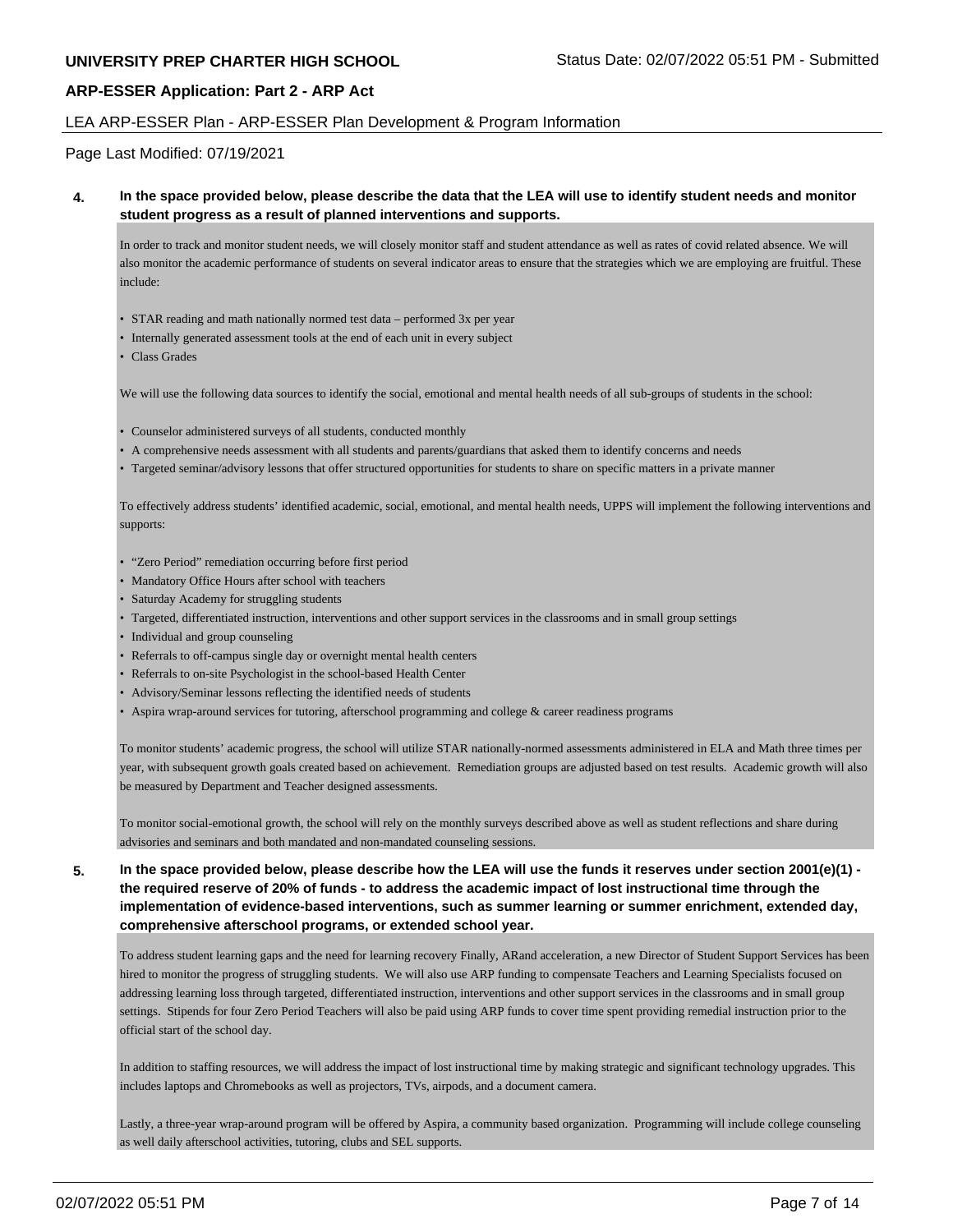### **ARP-ESSER Application: Part 2 - ARP Act**

#### LEA ARP-ESSER Plan - ARP-ESSER Plan Development & Program Information

Page Last Modified: 07/19/2021

**6. In the space provided below, please describe how the LEA will spend its remaining ARP ESSER funds consistent with section 2001(e)(2) - the allowable uses of funds - of the ARP Act.**

The remaining portion of our ARP ESSER funds will be used for subscriptions including Zoom and Acrobat Pro. These tools are needed to help us better communicate with the broader school community.

**7. In the space provided below, please describe how the LEA will ensure that the interventions it implements, including but not limited to the interventions implemented under section 2001(e)(1) - the required reserve of 20% of funds - to address the academic impact of lost instructional time, will respond to the academic, social, emotional, and mental health needs of all students, and particularly those students disproportionately impacted by the COVID-19 pandemic, including students from low-income families, students of color, English learners, children with disabilities, students experiencing homelessness, children in foster care, and migratory students.**

Our school will ensure that its strategies serve all student subgroups through the active monitoring of student data. Our new Director of Student Supports will be charged specifically with ensuring that there are no gaps in support across student groups and especially for those who are most in need as a result of covid-19 and its after effects. The interventions and support services to be implemented are designed to meet the identified needs of all student subgroups, including Students With Disabilities, English Language Learners, students from low-income families, and students of color as well as students experiencing homelessness or housing insecurity and foster care children. We will monitor progress of each sub-group by holding monthly data reviews where we will look at trends in student performance over time and will identify goals and benchmarks to review progress toward at each monthly interval.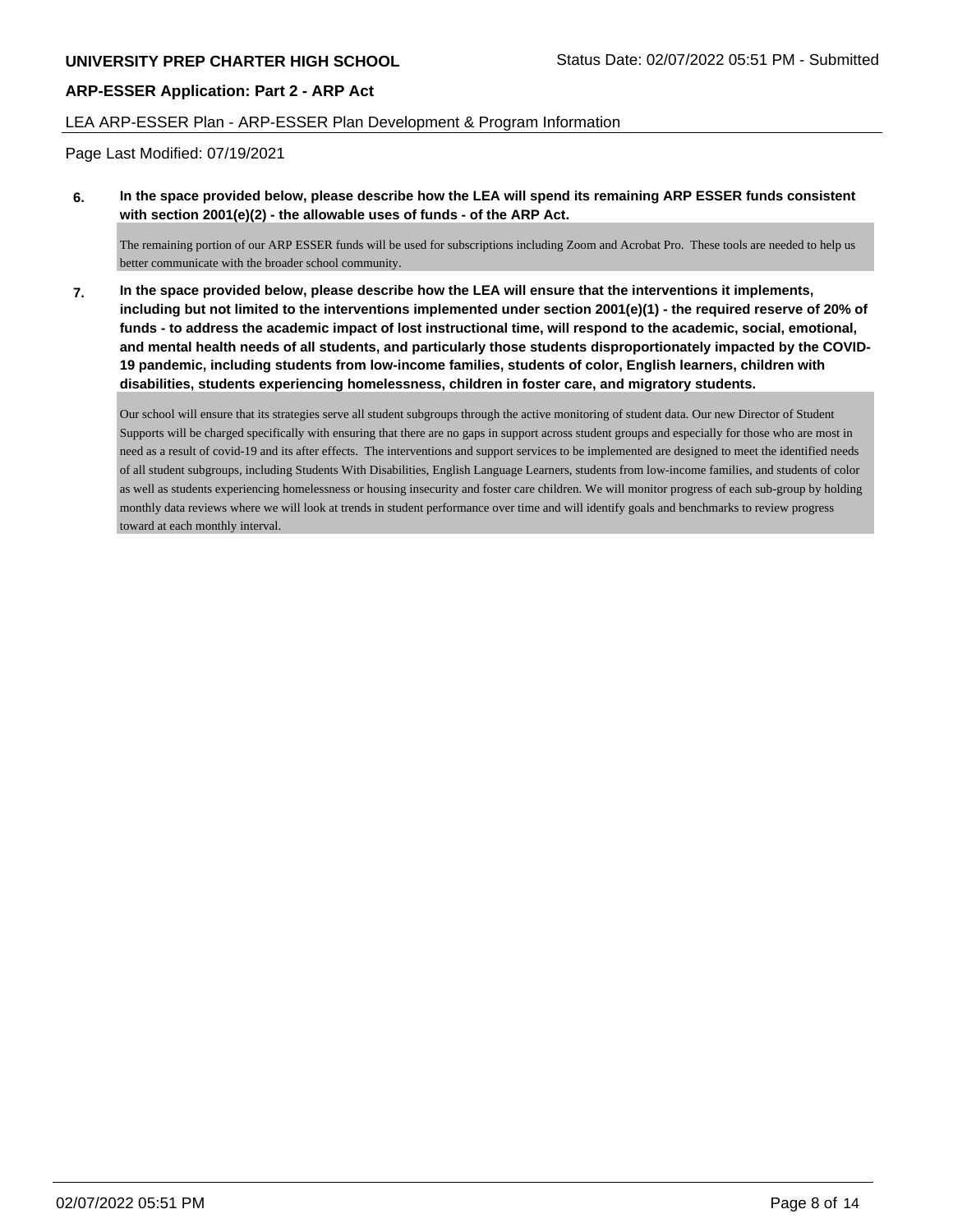#### **ARP-ESSER Application: Part 2 - ARP Act**

#### LEA ARP-ESSER Plan - ARP-ESSER Return to In-Person Instruction

Page Last Modified: 07/19/2021

## **ARP-ESSER Return to In-Person Instruction**

UNIVERSITY PREP CHARTER HIGH SCHOOL

320700860920

Section 2001(i)(1) of the ARP Act requires each LEA that receives ARP ESSER funds to develop and make publicly available on the LEA's website, not later than 30 days after receiving ARP ESSER funds, a plan for the safe return to in-person instruction and continuity of services for all schools, including those that have already returned to in- person instruction. Section 2001(i)(2) of the ARP Act further requires that the LEA seek public comment on the plan and take those comments into account in the development of the plan. Finally, section 2001(i)(3) of the ARP Act states that an LEA that developed a plan for the safe return to in-person instruction and continuity of services prior to the date of enactment of the ARP Act will be deemed to have met the requirement to develop a plan under section 2001(i)(1) as long as the plan meets the statutory requirements (i.e., is publicly available on the LEA's website and was developed after the LEA sought and took into account public comment).

The LEA's plan must include how it will maintain the health and safety of students, educators, and other school and LEA staff and a description of any policies it has adopted regarding each of the CDC's safety recommendations, including universal and correct wearing of masks; modifying facilities to allow for physical distancing (e.g., use of cohorts/podding); handwashing and respiratory etiquette; cleaning and maintaining healthy facilities, including improving ventilation; contact tracing in combination with isolation and quarantine in collaboration with the State, local, territorial, or the health departments of Native American Nations; diagnostic and screening testing; efforts to provide vaccinations to school communities; appropriate accommodations for children with disabilities with respect to health and safety policies; and coordination with State and local health officials.

The plan must describe how the LEA will ensure continuity of services, including but not limited to services to address students' academic needs and the social, emotional, mental health and other needs of students and staff, which may include student health and food services.

LEA plans must be in an understandable and uniform format and, to the extent practicable, written in a language that parents can understand (or, if not practicable, orally translated). Upon request by a parent with a disability, LEA plans must be provided in an alternative format accessible to the parent.

**NYSED will permit previously developed LEA re-opening plans to satisfy the ARP statutory requirement for the safe return to in-person instruction and continuity of services. LEAs must make any necessary updates to existing plans to conform with the USDE requirements within 30 days of receipt of ARP-ESSER funds and to review (and revise if appropriate) plans every six months thereafter (until September 30, 2023).**

**1. In the space provided below, please provide the URL for the website(s) where the district's most current reopening/return to in-person learning plan is/will be located. For an LEA that does not have a website, the LEA may identify an online platform (e.g. social media group or post, file sharing service, email listserv) that allows plans to be directly communicated to students, parents or legal guardians, school staff, and other stakeholders. As appropriate, the LEA should provide details about how the plan will be made available to people who request it.**

https://www.uppublicschools.org/resources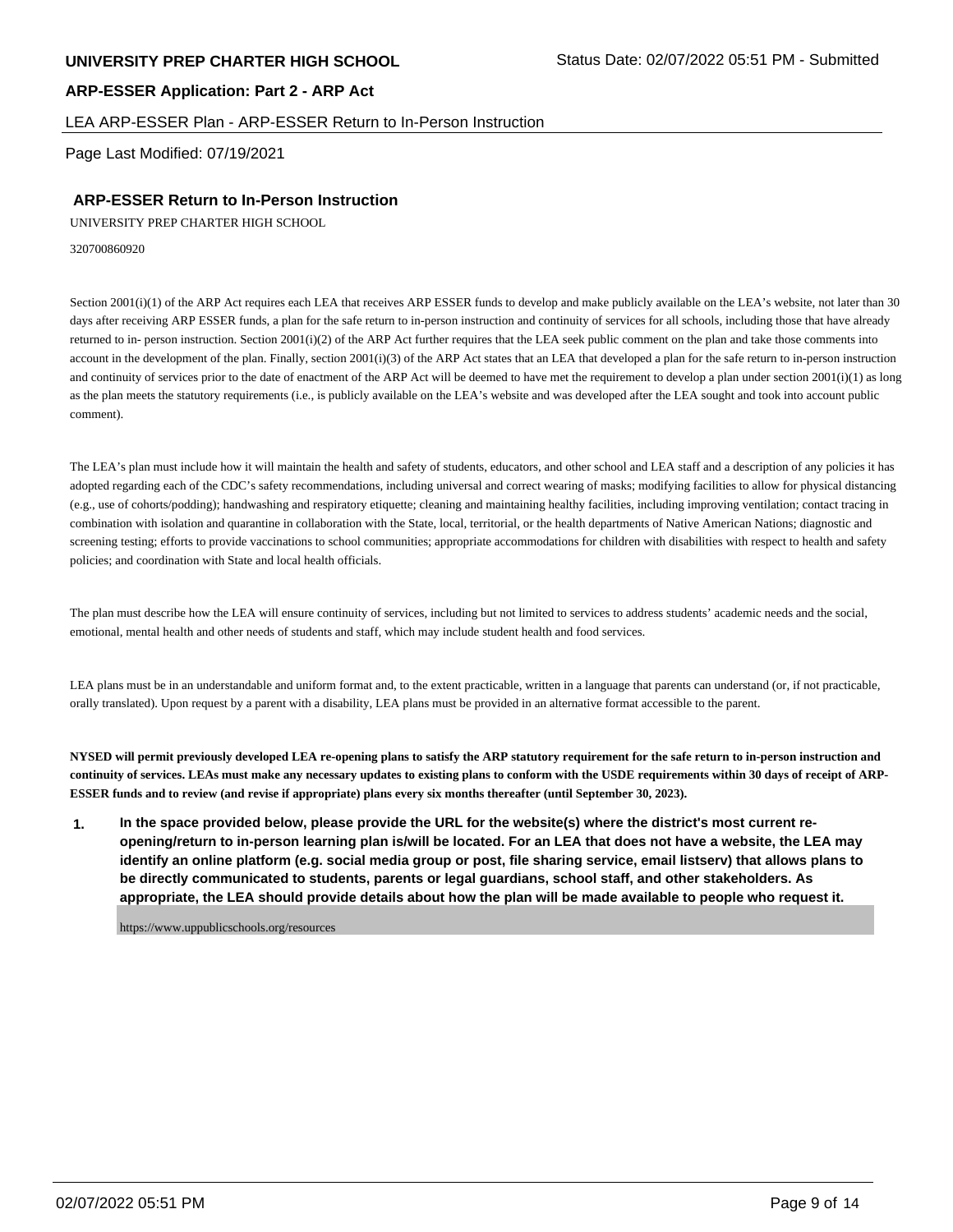#### LEA ARP-ESSER Plan - ARP-ESSER Return to In-Person Instruction

Page Last Modified: 07/19/2021

**2. An LEA must periodically, but no less frequently than every six months (through September 30, 2023), review and, as appropriate, revise its plan. Consistent with section 2001(i)(2) of the ARP Act, which requires an LEA to seek public comment on the development of its plan, an LEA must seek public input and take such input into account in determining whether to revise its plan and, if it determines revisions are necessary, on the revisions it makes to its plan, i.e., the LEA must seek public input on whether to revise its plan and on any revisions to its plan no less frequently than every six months (taking into consideration the timing of significant changes to CDC guidance on reopening schools). If the LEA revises its plan, the revised plan must address each of the aspects of safety currently recommended by the CDC or, if the CDC has updated its safety recommendations at the time the LEA is revising its plan, each of the updated safety recommendations.**

**In the space provided below, please describe how the LEA will review and regularly update (at least every six months through September 30, 2023) it's plan for in-person instruction, including a description of how public comment will be collected.**

Our school will actively track trends in student need as well as external pandemic related factors to re-assess, review and revise (as necessary) its ARP plan. In order to ensure that all stakeholders are engaged we will host monthly town hall meetings that will be open in person (safety permitting) as well as via zoom and include time for public comment.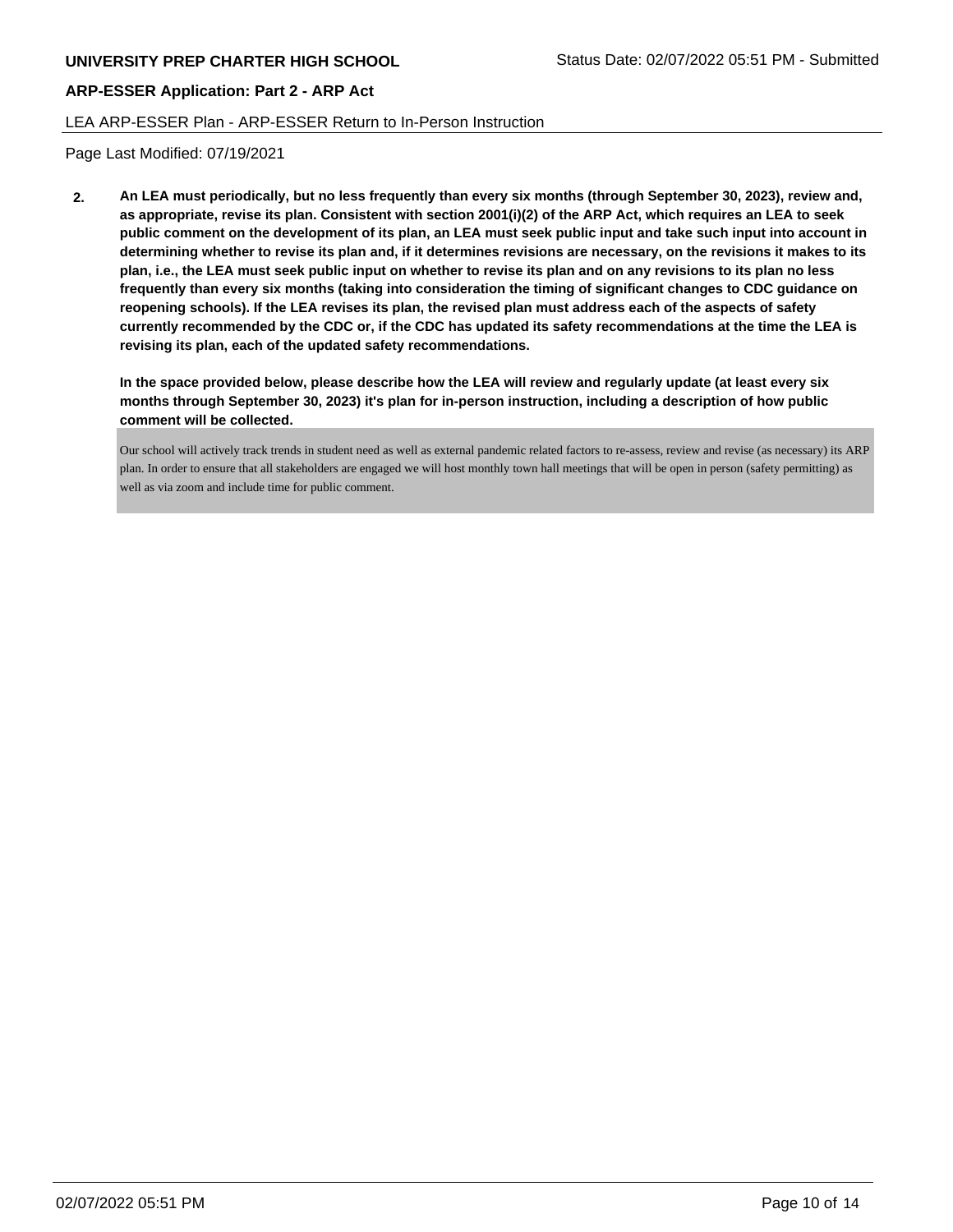## **ARP-ESSER Application: Part 2 - ARP Act**

#### LEA ARP-ESSER Plan - ARP-ESSER Funding Distribution

Page Last Modified: 07/19/2021

## **ARP-ESSER LEA Base 90% Allocation - Funding Distribution**

UNIVERSITY PREP CHARTER HIGH SCHOOL

320700860920

**Please note: LEAs that have been allocated funds from the mandated SEA-Level Reserves in the 2021-22 enacted state budget will apply for those funds via a separate application process. NYSED will inform school districts under separate cover when the application process for school district allocations of ARP-ESSER SEA set-aside funds has been published in the SED Monitoring and Vendor Reporting System. The sections below are only for LEA 90% base ARP-ESSER allocations. LEAs should not apply for ARP ESSER SEA Reserve funds as part of this application.**

**1. Please complete the following to indicate the LEA's American Rescue Plan (ARP) Act LEA Base 90% allocation for Elementary and Secondary School Emergency Relief (ESSER) funds, as well as its most current enrollment figures.**

|                                                       | Amount (\$ or #) |
|-------------------------------------------------------|------------------|
| ARP-ESSER Fund Allocation (\$)                        | 1,971,381        |
| Total Number of K-12 Resident Students Enrolled (#)   | 450              |
| Total Number of Students from Low-Income Families (#) | 392              |

#### **ARP-ESSER Schools Served**

**2. Please complete the following chart by indicating the number of PUBLIC SCHOOLS in the LEA being served by ARP-ESSER LEA Base 90% Funding.**

|                                                            | INumber (#) |
|------------------------------------------------------------|-------------|
| Total Number of Schools in the LEA                         |             |
| Number of Schools Served by ARP-ESSER LEA Base 90% Funding |             |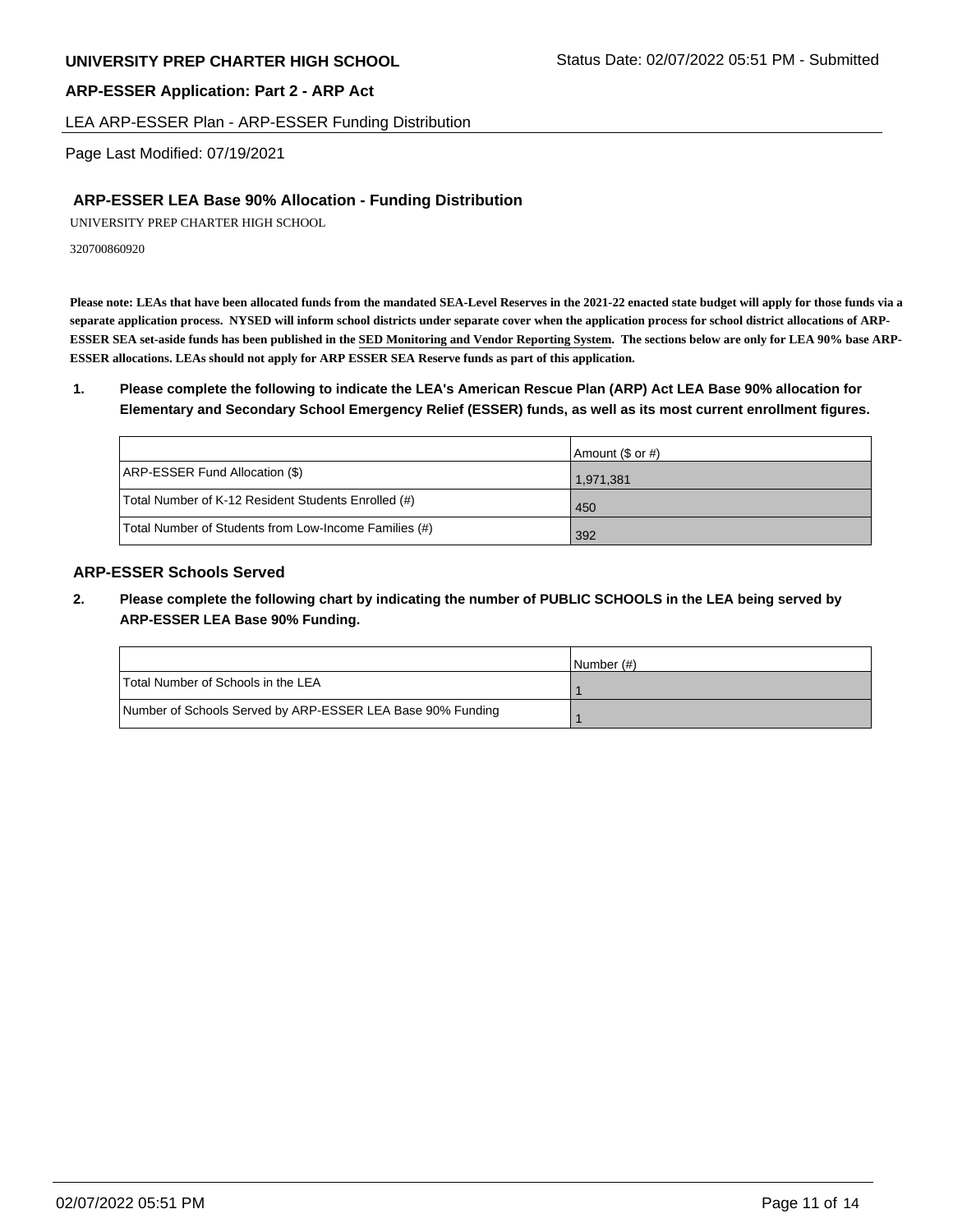## **ARP-ESSER Application: Part 2 - ARP Act**

LEA ARP-ESSER Plan - ARP-ESSER Use of Funds

Page Last Modified: 07/19/2021

## **ARP-ESSER LEA Base 90% Allocation - Use of Funds**

UNIVERSITY PREP CHARTER HIGH SCHOOL

320700860920

**Please note: LEAs that have been allocated funds from the mandated SEA-Level Reserves in the 2021-22 enacted state budget will apply for those funds via a separate application process. NYSED will inform school districts under separate cover when the application process for school district allocations of ARP-ESSER SEA set-aside funds has been published in the SED Monitoring and Vendor Reporting System. The sections below are only for LEA 90% base ARP-ESSER allocations. LEAs should not apply for ARP ESSER SEA Reserve funds as part of this application.**

**1. Please complete the chart below by identifying the funds being used to support each allowable activity. Please respond with "0" to indicate that no funds are being assigned to a given activity.** 

### **PLEASE NOTE - All proposed expenditures must be reflected within the FS-10 budget form AND budget narrative to clearly align with this item.**

|                                                                                                                                                                                                                                                                                                                                                                                                                           | <b>FUNDING Amounts (\$)</b> |
|---------------------------------------------------------------------------------------------------------------------------------------------------------------------------------------------------------------------------------------------------------------------------------------------------------------------------------------------------------------------------------------------------------------------------|-----------------------------|
| 1 - Any activity authorized by the ESEA, including the Native Hawaiian Education Act and<br>the Alaska Native Educational Equity, Support, and Assistance Act (20 U.S.C. 6301 et<br>seq.).                                                                                                                                                                                                                                | 0                           |
| 2 - Any activity authorized by the Individuals with Disabilities Education Act (IDEA) (20<br>U.S.C. 1400 et seq.).                                                                                                                                                                                                                                                                                                        | $\mathbf{0}$                |
| 3 - Any activity authorized by the Adult Education and Family Literacy Act (AEFLA) (29<br>U.S.C. 3271 et seq.).                                                                                                                                                                                                                                                                                                           | $\mathbf 0$                 |
| 4 - Any activity authorized by the Carl D. Perkins Career and Technical Education Act of<br>2006 (Perkins V) (20 U.S.C. 2301 et seq.).                                                                                                                                                                                                                                                                                    | $\mathbf{0}$                |
| 5 - Any activity authorized by subtitle B of title VII of the McKinney-Vento Homeless<br>Assistance Act (McKinney-Vento) (42 U.S.C. 11431 et seq.).                                                                                                                                                                                                                                                                       | $\mathbf 0$                 |
| 6 - Coordinating preparedness and response efforts of LEAs with State, local, Tribal, and<br>territorial public health departments, and other relevant agencies, to improve coordinated<br>responses among such entities to prevent, prepare for, and respond to COVID-19.                                                                                                                                                | 0                           |
| 7 - Providing principals and other school leaders with the resources necessary to address<br>the needs of their individual schools.                                                                                                                                                                                                                                                                                       | $\Omega$                    |
| 8 - Activities to address the unique needs of low-income children or students, students<br>with disabilities, English learners, racial and ethnic minorities, students experiencing<br>homelessness, and children and youth in foster care, including how outreach and service<br>delivery will meet the needs of each population.                                                                                        | 0                           |
| 9 - Developing and implementing procedures and systems to improve the preparedness<br>and response efforts of LEAs.                                                                                                                                                                                                                                                                                                       | $\overline{0}$              |
| 10 - Training and professional development for staff of the LEA on sanitation and<br>minimizing the spread of infectious diseases.                                                                                                                                                                                                                                                                                        | $\mathbf 0$                 |
| 11 - Purchasing supplies to sanitize and clean the facilities of the LEA, including buildings<br>operated by such LEA.                                                                                                                                                                                                                                                                                                    | $\Omega$                    |
| 12 - Planning for, coordinating, and implementing activities during long-term closures,<br>including providing meals to eligible students, providing technology for online learning to<br>all students, providing guidance for carrying out requirements under the IDEA and<br>ensuring other education services can continue to be provided consistent with all Federal,<br>State, and local requirements.               | 0                           |
| 13 - Purchasing educational technology (including hardware, software, and connectivity)<br>for students who are served by the LEA that aids in regular and substantive educational<br>interaction between students and their classroom instructors, including low-income<br>students and students with disabilities, which may include assistive technology or<br>adaptive equipment.                                     | 209,719                     |
| 14 - Providing mental health services and supports, including through the implementation<br>of evidence based full-service community schools.                                                                                                                                                                                                                                                                             | $\mathbf 0$                 |
| 15 - Planning and implementing activities related to summer learning and enrichment and<br>supplemental after-school programs, including providing classroom instruction or online<br>learning during the summer months and addressing the needs of low-income students,<br>students with disabilities, English learners, migrant students, students experiencing<br>homelessness, and children and youth in foster care. | 600,000                     |
| 16 - Addressing the academic impact of lost instructional time among an LEA's students<br>(including low-income students, students with disabilities, English learners, racial and<br>ethnic minorities, students experiencing homelessness, and children and youth in foster                                                                                                                                             | 1,105,154                   |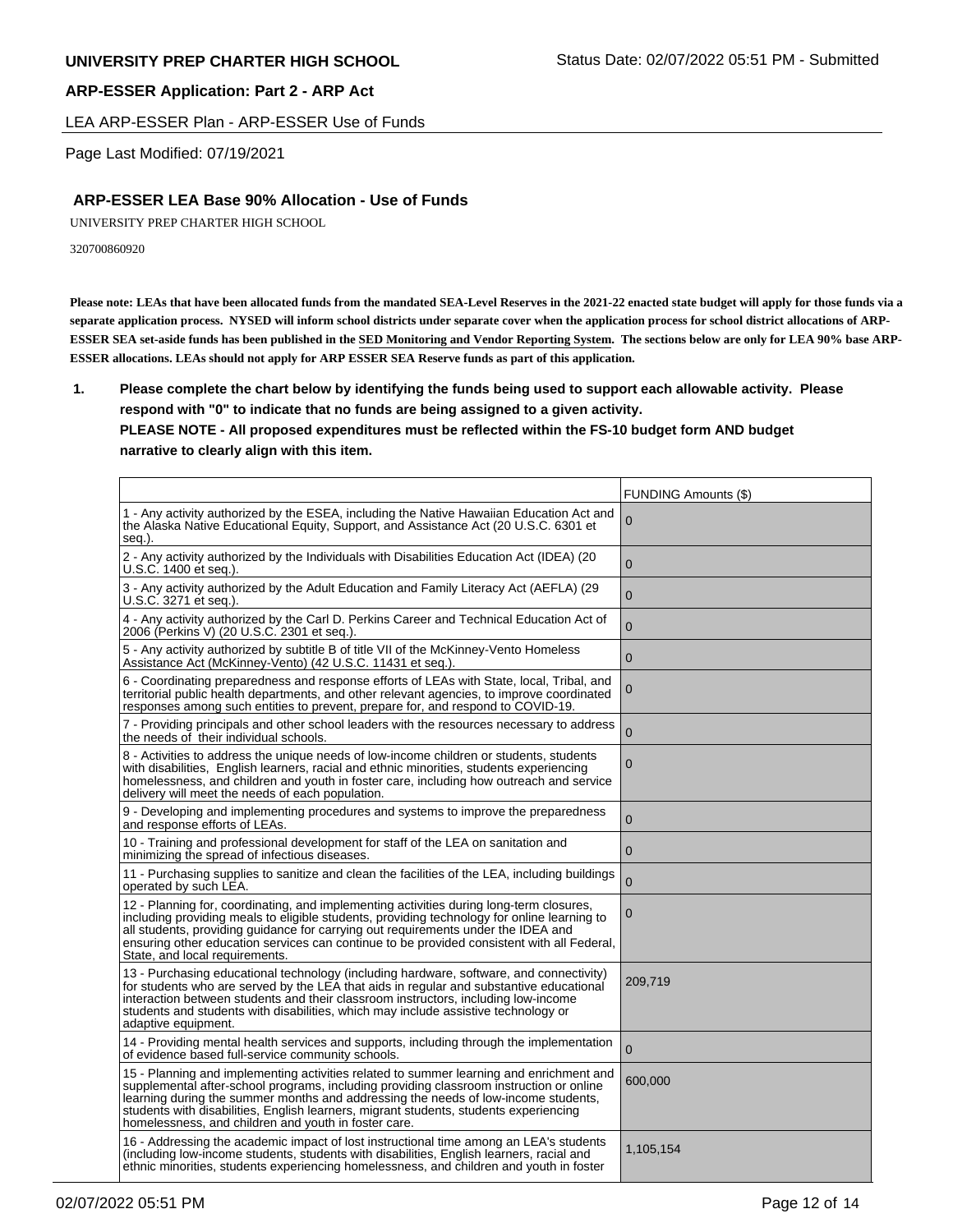## LEA ARP-ESSER Plan - ARP-ESSER Use of Funds

## Page Last Modified: 07/19/2021

|                                                                                                                                                                                                                                                                                                                                                                                                                                                                                                                                                                                                                     | <b>FUNDING Amounts (\$)</b> |
|---------------------------------------------------------------------------------------------------------------------------------------------------------------------------------------------------------------------------------------------------------------------------------------------------------------------------------------------------------------------------------------------------------------------------------------------------------------------------------------------------------------------------------------------------------------------------------------------------------------------|-----------------------------|
| care) by: a) Administering and using high-quality assessments that are valid and reliable<br>to accurately assess students' academic progress and assist educators in meeting<br>students' academic needs, including through differentiating instruction; b) Implementing<br>evidence-based activities to meet the comprehensive needs of students; c) Providing<br>information and assistance to parents and families on how they can effectively support<br>students, including in a distance learning environment; and d) Tracking student<br>attendance and improving student engagement in distance education. |                             |
| 17 - School facility repairs and improvements to enable operation of schools to reduce<br>risk of virus transmission and exposure to environmental health hazards, and to support<br>student health needs.                                                                                                                                                                                                                                                                                                                                                                                                          | $\Omega$                    |
| 18 - Inspection, testing, maintenance, repair, replacement, and upgrade projects to<br>improve the indoor air quality in school facilities, including mechanical and non-<br>mechanical heating, ventilation, and air conditioning systems, filtering, purification and<br>other air cleaning, tans, control systems, and window and door repair and replacement.                                                                                                                                                                                                                                                   |                             |
| 19 - Developing strategies and implementing public health protocols including, to the<br>greatest extent practicable, policies in line with guidance from the CDC for the reopening<br>and operation of school facilities to effectively maintain the health and safety of students,<br>educators, and other staff.                                                                                                                                                                                                                                                                                                 | 56,508                      |
| 20 - Other activities that are necessary to maintain the operation of and continuity of<br>services in the LEA and continuing to employ existing staff of the LEA.                                                                                                                                                                                                                                                                                                                                                                                                                                                  | $\Omega$                    |
| Totals:                                                                                                                                                                                                                                                                                                                                                                                                                                                                                                                                                                                                             | 1,971,381                   |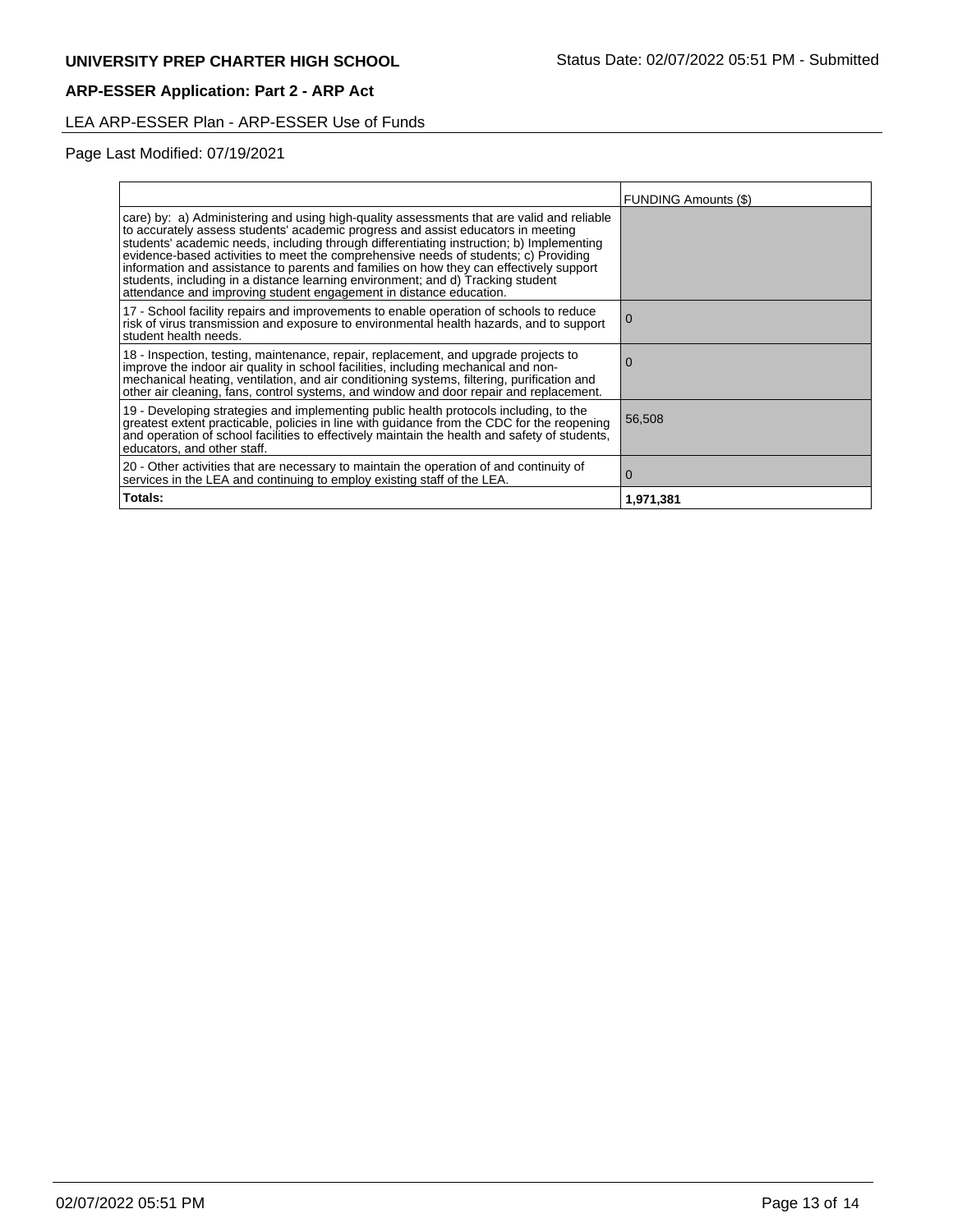#### **ARP-ESSER Application: Part 2 - ARP Act**

#### LEA ARP-ESSER Plan - ARP-ESSER Allocation - Budget

### Page Last Modified: 07/19/2021

### **ARP-ESSER LEA Base 90% Allocation - Budget**

*PLEASE NOTE* - the FS-10 and Budget Narrative are used to provide NYSED with a specific itemization of proposed project expenditures and to provide NYSED and the Office of the State Comptroller with the necessary documentation upon which payments can be based. FS-10s with missing quantities or unit costs, or with terms such "*TBD*" or "*Varies*" cannot be accepted on the FS-10 or Budget Narrative forms.

**Please note: LEAs that have been allocated funds from the mandated SEA-Level Reserves in the 2021-22 enacted state budget will apply for those funds via a separate application process. NYSED will inform school districts under separate cover when the application process for school district allocations of ARP-ESSER SEA set-aside funds has been published in the SED Monitoring and Vendor Reporting System. The sections below are only for LEA 90% base ARP-ESSER allocations. LEAs should not apply for ARP ESSER SEA Reserve funds as part of this application.**

#### **1. Please upload a completed and signed copy of the FS-10 Budget for the ARP-ESSER LEA Base 90% Funds.**

ARP\_FS-10\_UPCHS revised 1.25.22.pdf ARP FS-10 UPCHS signed.pdf

#### **2. Please upload a completed copy of the Budget Narrative for the ARP-ESSER LEA Base 90% Funds.**

UPCHS\_ARP\_budget\_narrative revised 1.25.22.docx UPCHS ARP budget narrative.docx

**3. Please complete the following table by providing total proposed expenditures by budget code for funding in relation to the ARP-ESSER Application – Part 2. This information should match the Budget Summary page of the FS-10 budget form.**

|                             | Total Funds (\$) |
|-----------------------------|------------------|
| 15 - Professional Salaries  | 1,025,294        |
| 16 - Support Staff Salaries | $\mathbf 0$      |
| 40 - Purchased Services     | 658,188          |
| 45 - Supplies and Materials | 208,039          |
| 46 - Travel Expenses        | $\mathbf 0$      |
| 80 - Employee Benefits      | 79,860           |
| 90 - Indirect Cost          | $\mathbf 0$      |
| 49 - BOCES Services         | $\mathbf 0$      |
| 30 - Minor Remodeling       | $\mathbf 0$      |
| 20 - Equipment              | $\mathbf 0$      |
| Totals:                     | 1,971,381        |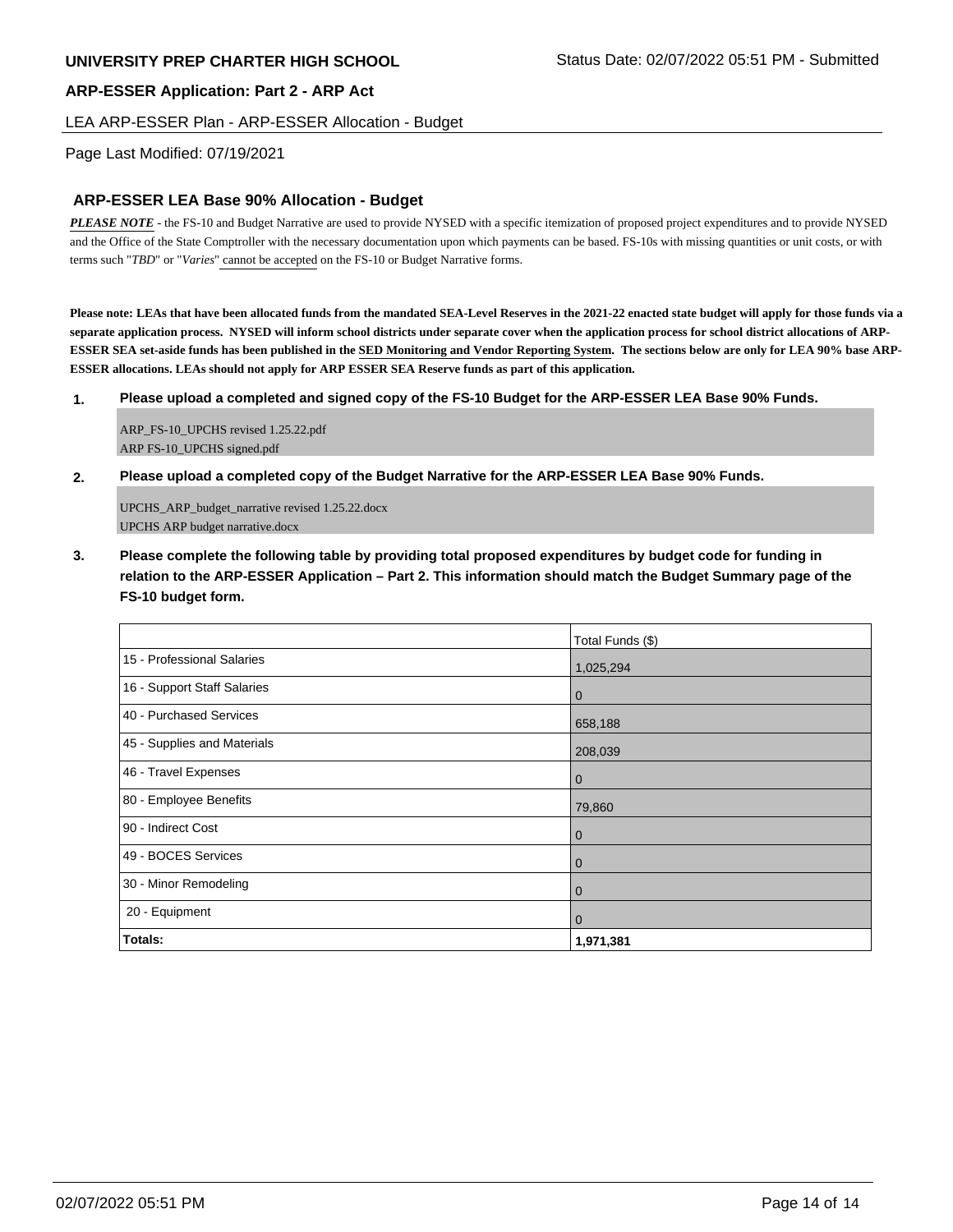## **BUDGET NARRATIVE**

| <b>LEA: University Prep Public Charter High</b><br>School |  |
|-----------------------------------------------------------|--|
| <b>BEDSCODE: 320700860920</b>                             |  |

## **FOR TITLE: ARP - ESSER**

## **\*\* MUST BE SUBMITTED WITH EACH BUDGET IN THE CONSOLIDATED APPLICATION**

**If using Transferability, please indicate on the Budget Narrative and FS-10 the amount of funds to be included under transferability in the budget categories where funds will be used. Example: In the Title IIA budget under Code 15 – Transferability - Title I Reading Teacher – FTE.35 - \$15,000.**

| CODE/                        | <b>EXPLANATION OF EXPENDITURES IN THIS CATEGORY</b>                             |  |  |
|------------------------------|---------------------------------------------------------------------------------|--|--|
| <b>BUDGET CATEGORY</b>       | (as it relates to the program narrative for this title)                         |  |  |
| Code 15                      | University Prep Charter High School will use ARP funding to partially cover the |  |  |
| <b>Professional Salaries</b> | salaries of classroom teachers and Learning Specialists who are focused on      |  |  |
|                              | addressing learning loss through targeted, differentiated instruction,          |  |  |
|                              | interventions and other support services in the classrooms and in small group   |  |  |
|                              | settings. The FTEs and amounts to be covered are as follows:                    |  |  |
|                              | Teacher SY22: $0.49995 = $50,648$                                               |  |  |
|                              | Teacher $SY23:0.50 = $50,653$                                                   |  |  |
|                              | Teacher $SY24:0.50 = $50,653$                                                   |  |  |
|                              | Teacher $SY22:0.50 = $54,264$                                                   |  |  |
|                              | Teacher $SY23:0.50 = $55,711$                                                   |  |  |
|                              | Teacher $SY24:0.50 = $55,711$                                                   |  |  |
|                              | Learning Specialist SY22: $0.75 = $68,018$                                      |  |  |
|                              | Learning Specialist SY23: $0.75 = $74,495$                                      |  |  |
|                              | Learning Specialist SY24: $0.75 = $78,211$                                      |  |  |
|                              | Learning Specialist SY22: $0.15 = $13,209$                                      |  |  |
|                              | Learning Specialist SY23: $0.15 = $13,209$                                      |  |  |
|                              | Learning Specialist SY24: $0.15 = $13,846$                                      |  |  |
|                              | Learning Specialist SY22: $0.15 = $10,350$                                      |  |  |
|                              | Learning Specialist SY23: $0.15 = $10,692$                                      |  |  |
|                              | Learning Specialist SY24: $0.15 = $11,170$                                      |  |  |
|                              | Learning Specialist SY22: $0.15 = $11,567$                                      |  |  |
|                              | Learning Specialist SY23: $0.15 = $11,909$                                      |  |  |
|                              | Learning Specialist SY24: $0.15 = $12,387$                                      |  |  |
|                              | Learning Specialist SY22: $0.15 = $10,078$                                      |  |  |
|                              | Learning Specialist SY23: $0.15 = $10,224$                                      |  |  |
|                              | Learning Specialist SY24: $0.15 = $10,350$                                      |  |  |
|                              | Learning Specialist SY22: $0.15 = $16,413$                                      |  |  |
|                              | Learning Specialist SY23: $0.15 = $16,413$                                      |  |  |
|                              | Learning Specialist $SY24:0.15 = $16,413$                                       |  |  |
|                              | Learning Specialist SY22:0.15 = $$13,846$                                       |  |  |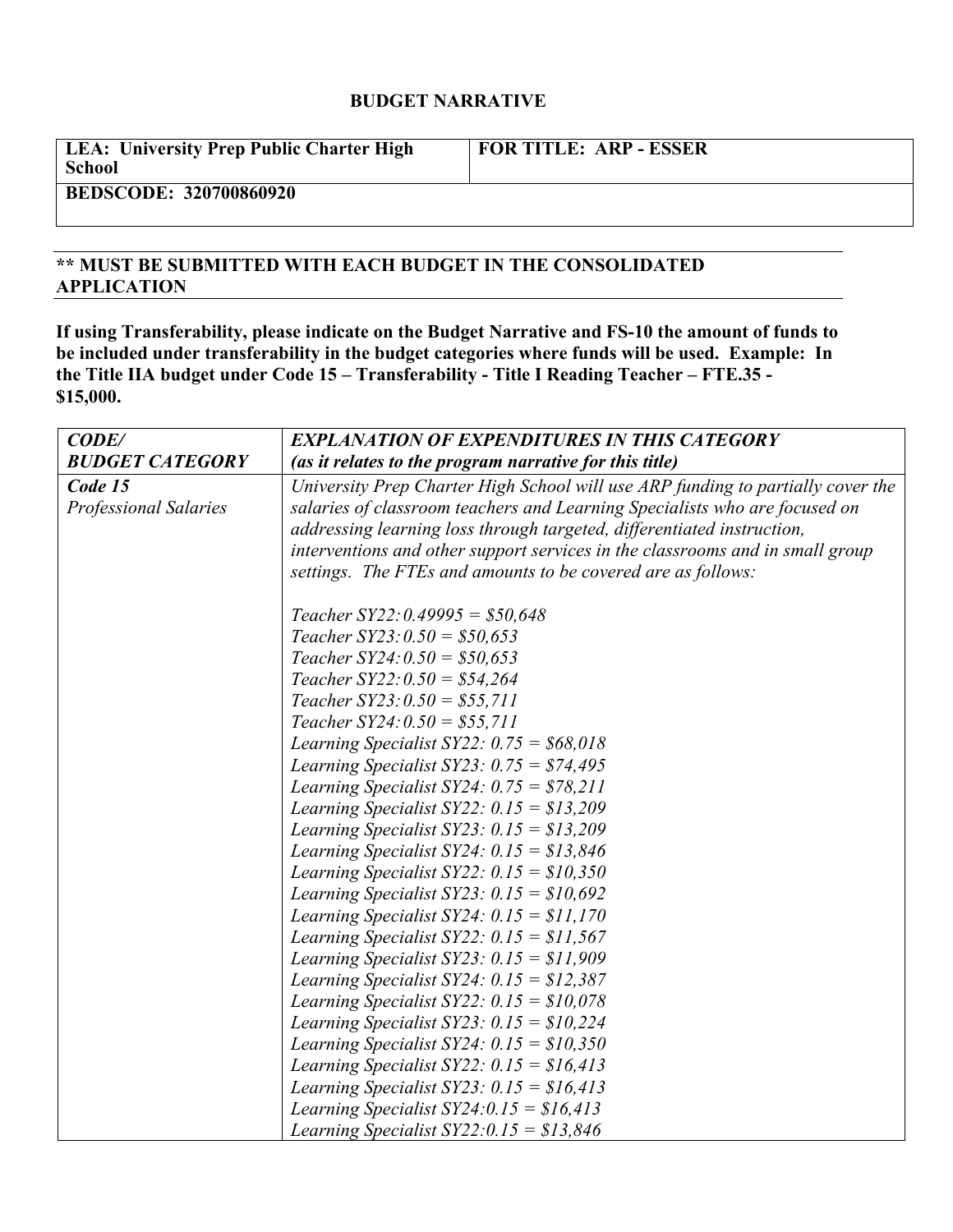| CODE/                                    | <b>EXPLANATION OF EXPENDITURES IN THIS CATEGORY</b>                                                                                                                                                                                                                                                                                                                                                                                                                                                                                                                                                                                                                                                                                                                                                                                                                                                  |  |  |
|------------------------------------------|------------------------------------------------------------------------------------------------------------------------------------------------------------------------------------------------------------------------------------------------------------------------------------------------------------------------------------------------------------------------------------------------------------------------------------------------------------------------------------------------------------------------------------------------------------------------------------------------------------------------------------------------------------------------------------------------------------------------------------------------------------------------------------------------------------------------------------------------------------------------------------------------------|--|--|
| <b>BUDGET CATEGORY</b>                   | (as it relates to the program narrative for this title)                                                                                                                                                                                                                                                                                                                                                                                                                                                                                                                                                                                                                                                                                                                                                                                                                                              |  |  |
|                                          | Learning Specialist SY23: $0.15 = $13,846$<br>Learning Specialist SY24: $0.15 = $13,846$                                                                                                                                                                                                                                                                                                                                                                                                                                                                                                                                                                                                                                                                                                                                                                                                             |  |  |
|                                          | ARP funding will also be used to fully cover the salary of a new position created<br>to manage the school's interventions and other supplemental instruction and to<br>provide ongoing support and coaching for the school's Learning Specialists.<br>This position, Director of Student Support, is key to the school's overall strategy<br>to address learning loss. ARP will cover 100% of the annual salary of \$67,610<br>for the 21-22 and 22-23 school years, and \$69,718 for the 23-24 school year.<br>Finally, a small amount of ARP will cover stipends for four Zero Period<br>teachers who provide remedial instruction before the start of the school day. (4<br>teachers x \$51/hour x 4 hours/week x 32 weeks/year x 2 years = \$52,224)                                                                                                                                             |  |  |
|                                          |                                                                                                                                                                                                                                                                                                                                                                                                                                                                                                                                                                                                                                                                                                                                                                                                                                                                                                      |  |  |
| Code 16<br><b>Support Staff Salaries</b> | $Total = $1,025,294$                                                                                                                                                                                                                                                                                                                                                                                                                                                                                                                                                                                                                                                                                                                                                                                                                                                                                 |  |  |
| Code 40<br><b>Purchased Services</b>     | The school has contracted with Aspira Partnership to provide a wrap-around<br>program, focusing on college counseling, daily afterschool activities, tutoring,<br>clubs and wrap around services. The contract with Aspira is \$200,000/year for<br>three years with programs and activities offered daily.<br>Additional ARP funding will be used to defray the cost of the school's annual<br>subscriptions for Zoom $(S1, 543)$ and Acrobat Pro $(S1, 427)$ . These programs<br>ensure that any student who needs to attend school remotely will be able to do<br>so effectively. Parent and community meetings will also continue to be help<br><i>virtually.</i><br>To support more effective use of technology in our classrooms, AC Interior<br>Group has been paid \$55,218 to install projectors and make minor electrical<br>improvements to support the technology.<br>$Total = $658,188$ |  |  |
| Code 45<br><b>Supplies and Materials</b> | ESSER2 funding will be used to purchase the following items to ensure<br>adherence to CDC guidance and to maintain a sanitary environment:<br>PPE Supplies (alcohol swabs, masks, gloves, gowns): approximately<br>٠<br>$$576.60/month x 10 months = $5,766$<br><i>Face shields:</i> 6 boxes x $$498 = $2,988$<br>Air purifiers: $12 \times $310 = $3,720$<br>Storage bins: 25 (a) $$359 = $8,975$                                                                                                                                                                                                                                                                                                                                                                                                                                                                                                   |  |  |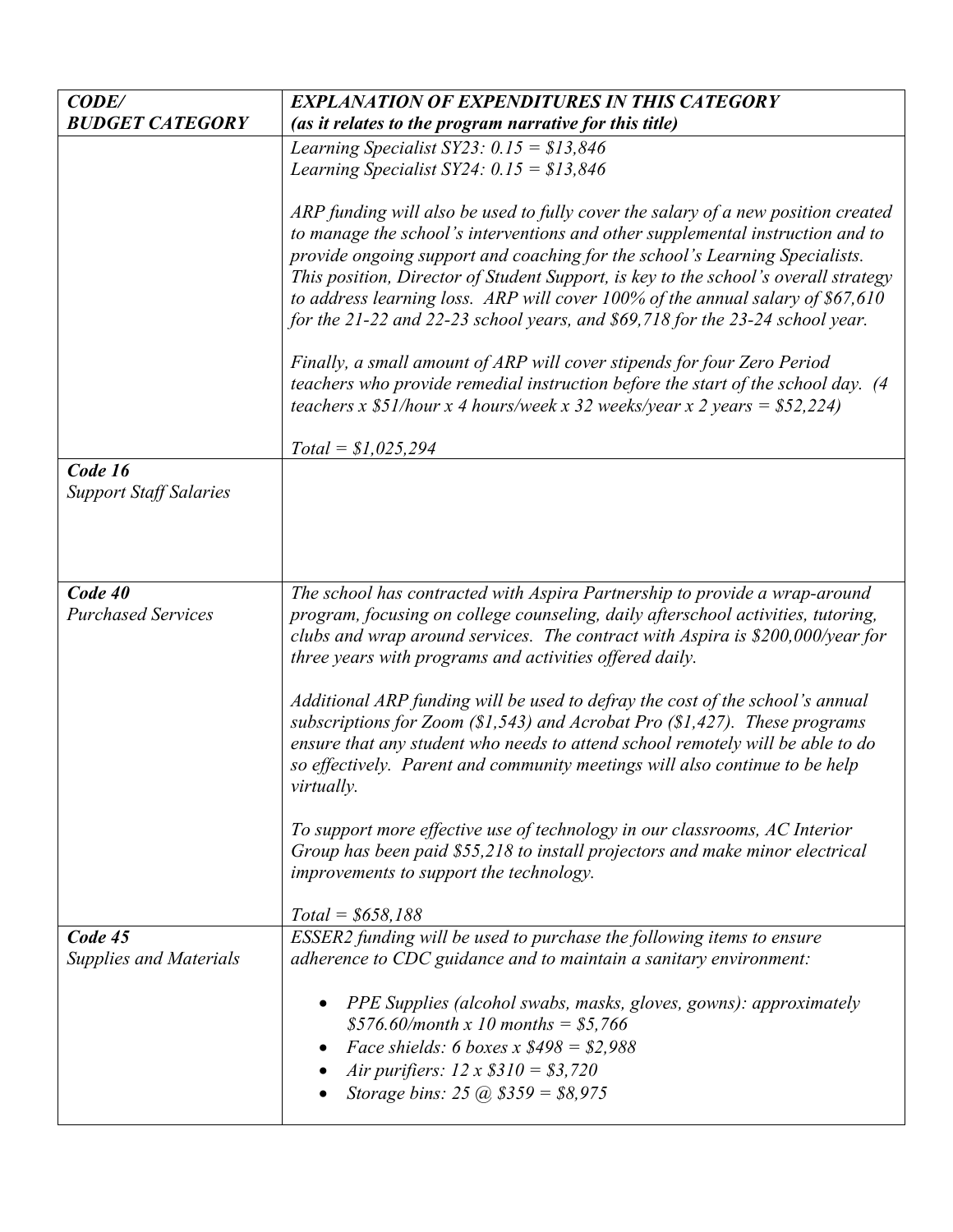| CODE/                               | <b>EXPLANATION OF EXPENDITURES IN THIS CATEGORY</b>                                                                                                                                                                                                                                                                                               |  |  |
|-------------------------------------|---------------------------------------------------------------------------------------------------------------------------------------------------------------------------------------------------------------------------------------------------------------------------------------------------------------------------------------------------|--|--|
| <b>BUDGET CATEGORY</b>              | (as it relates to the program narrative for this title)                                                                                                                                                                                                                                                                                           |  |  |
|                                     | To facilitate social distancing in our office spaces, additional furniture is needed<br>to ensure that all staff have their own separate work spaces. A total of \$35,059<br>will be spent on desks, file cabinets, tables, conference tables, and other items.<br>ARP funding will also be spent on technology to ensure that students and staff |  |  |
|                                     | are not sharing devices and to foster more effective instruction:                                                                                                                                                                                                                                                                                 |  |  |
|                                     | Apple AirPods: 84 (a) $$100.60 = $8,450$                                                                                                                                                                                                                                                                                                          |  |  |
|                                     | Laptops: 60 $\omega$ \$1,418.02 = \$85,081<br>Chromebooks: $300 \text{ (a)} $163 = $48,900$                                                                                                                                                                                                                                                       |  |  |
|                                     | TVs and speakers (plus mounts and cables): 12 $@$ \$611.67 = \$7,340<br>Document Camera: 1 (a) $$1,760 = $1,760$                                                                                                                                                                                                                                  |  |  |
|                                     | $Total = $208,039$                                                                                                                                                                                                                                                                                                                                |  |  |
| Code 46<br><b>Travel Expenses</b>   |                                                                                                                                                                                                                                                                                                                                                   |  |  |
| Code 80<br><b>Employee Benefits</b> | The school will use ESSER 2 funding to cover the cost of benefits for the covered<br>positions, excluding stipends. The employee benefits costs by year are:<br>Social Security: \$63,568<br>Medicare: \$14,867<br>$\bullet$<br>Pension contributions: \$1,425                                                                                    |  |  |
|                                     | $Total = $79,860$                                                                                                                                                                                                                                                                                                                                 |  |  |
| Code 90<br><b>Indirect Cost</b>     |                                                                                                                                                                                                                                                                                                                                                   |  |  |
| Code 49<br><b>BOCES</b> Services    |                                                                                                                                                                                                                                                                                                                                                   |  |  |
| Code 30<br>Minor Remodeling         |                                                                                                                                                                                                                                                                                                                                                   |  |  |
| Code 20<br>Equipment                |                                                                                                                                                                                                                                                                                                                                                   |  |  |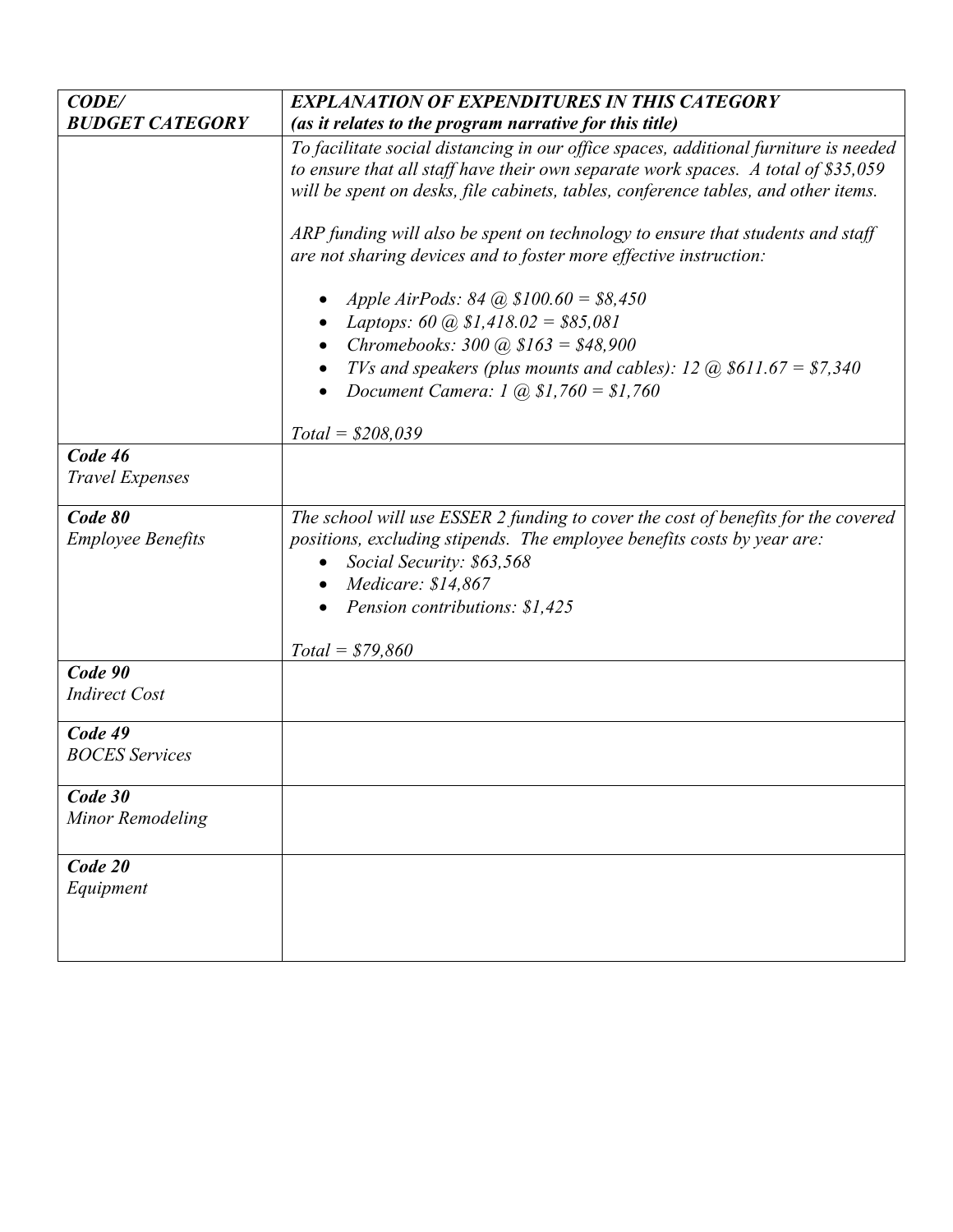## The University of the State of New York **THE STATE EDUCATION DEPARTMENT**

## **PROPOSED BUDGET FOR A FEDERAL OR STATE PROJECT FS-10 (03/15)**

= Required Field

| <b>Local Agency Information</b>                                 |                                                       |                                     |                   |  |
|-----------------------------------------------------------------|-------------------------------------------------------|-------------------------------------|-------------------|--|
|                                                                 | <b>Funding Source: American Rescue Plan Act (ARP)</b> |                                     |                   |  |
| <b>Report Prepared By:</b>                                      | <b>Mayreni Arias</b>                                  |                                     |                   |  |
| <b>Agency Name:</b>                                             |                                                       | University Prep Charter High School |                   |  |
| <b>Mailing Address:</b>                                         | 600 St. Ann's Avenue, 4th Floor<br><b>Street</b>      |                                     |                   |  |
|                                                                 |                                                       |                                     |                   |  |
|                                                                 | <b>Bronx</b><br>City                                  | <b>NY</b><br><b>State</b>           | 10455<br>Zip Code |  |
| Telephone # of<br>$(718) 585 - 0560$<br><b>Report Preparer:</b> |                                                       | County:                             | <b>Bronx</b>      |  |
| E-mail Address:<br>marias@upchs.org                             |                                                       |                                     |                   |  |
| <b>Project Funding Dates:</b>                                   | 3/31/2020<br>Start                                    |                                     | 9/30/2024<br>End  |  |

## **INSTRUCTIONS**

- Submit the original FS-10 Budget and the required number of copies along with the completed application directly to the appropriate State Education Department office as indicated in the application instructions for the grant program for which you are applying. DO NOT submit this form to Grants Finance.
- $\bullet$ The Chief Administrator's Certification on the Budget Summary worksheet must be signed by the agency's Chief Administrative Officer or properly authorized designee.
- An approved copy of the FS-10 Budget will be returned to the contact person noted above. A window envelope will be used; please make sure that the contact information is accurate and confined to the address field without altering the formatting.
- For information on budgeting refer to the Fiscal Guidelines for Federal and State Aided Grants at http://www.oms.nysed.gov/cafe/guidance/.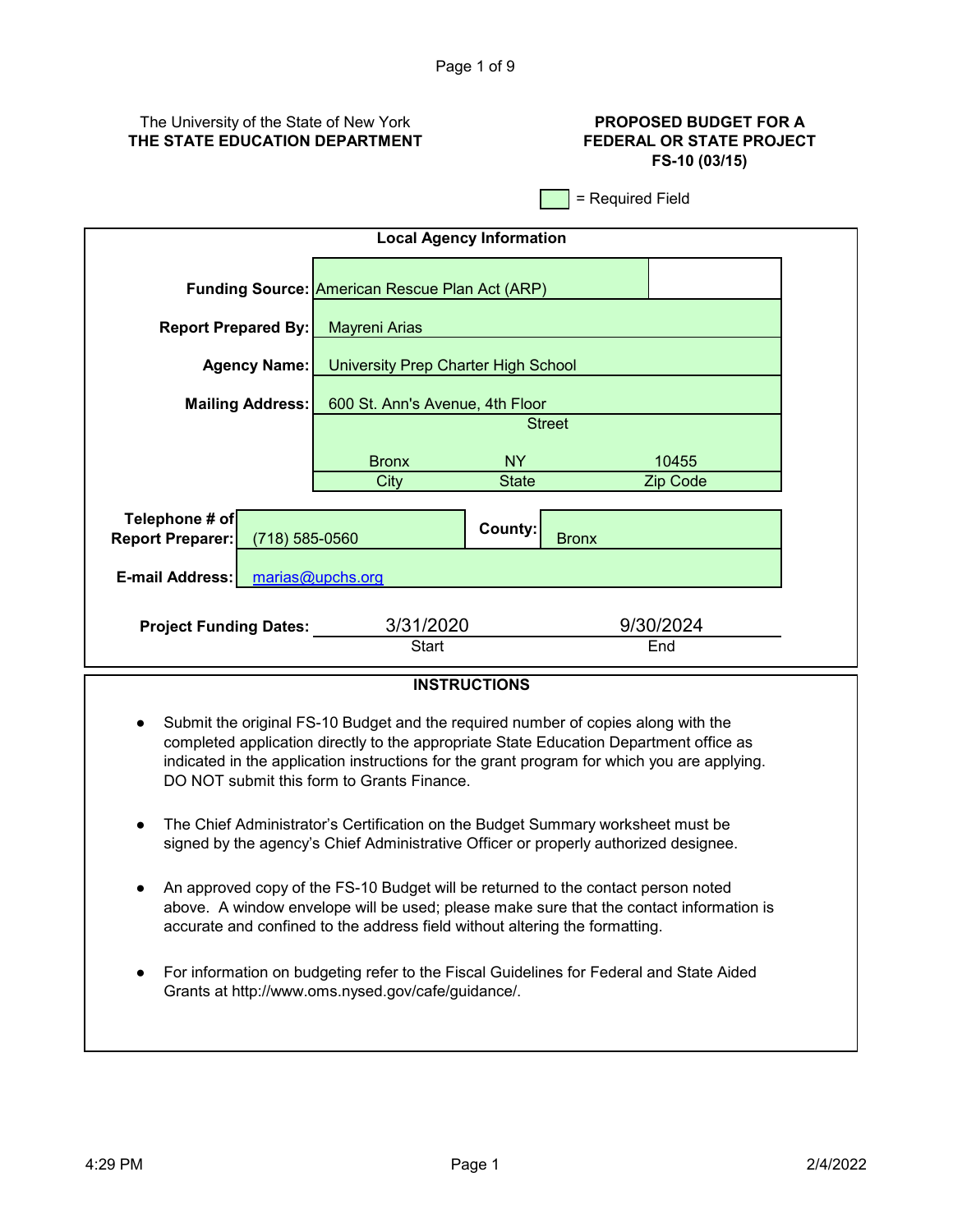| SALARIES FOR PROFESSIONAL STAFF  |                         |                           |                       |  |
|----------------------------------|-------------------------|---------------------------|-----------------------|--|
| Subtotal - Code 15               |                         |                           | \$1,025,294           |  |
| <b>Specific Position Title</b>   | Full-Time<br>Equivalent | Annualized Rate of<br>Pay | <b>Project Salary</b> |  |
| Teacher SY22                     | 0.49995                 | \$101,306                 | \$50,648              |  |
| Teacher SY23                     | 0.50                    | \$101,306                 | \$50,653              |  |
| Teacher SY24                     | 0.50                    | \$101,306                 | \$50,653              |  |
| Teacher SY22                     | 0.50                    | \$108,528                 | \$54,264              |  |
| Teacher SY23                     | 0.50                    | \$111,421                 | \$55,711              |  |
| Teacher SY24                     | 0.50                    | \$111,421                 | \$55,711              |  |
| Director of Student Support SY22 | 1.00                    | \$67,610                  | \$67,610              |  |
| Director of Student Support SY23 | 1.00                    | \$67,610                  | \$67,610              |  |
| Director of Student Support SY24 | 1.00                    | \$69,718                  | \$69,718              |  |
| Learning Specialist SY22         | 0.75                    | \$90,690                  | \$68,018              |  |
| Learning Specialist SY23         | 0.75                    | \$99,326                  | \$74,495              |  |
| Learning Specialist SY24         | 0.75                    | \$104,281                 | \$78,211              |  |
| Learning Specialist SY22         | 0.15                    | \$88,057                  | \$13,209              |  |
| Learning Specialist SY23         | 0.15                    | \$88,057                  | \$13,209              |  |
| Learning Specialist SY24         | 0.15                    | \$92,306                  | \$13,846              |  |
| Learning Specialist SY22         | 0.15                    | \$68,999                  | \$10,350              |  |
| Learning Specialist SY23         | 0.15                    | \$71,282                  | \$10,692              |  |
| Learning Specialist SY24         | 0.15                    | \$74,468                  | \$11,170              |  |
| Learning Specialist SY22         | 0.15                    | \$77,111                  | \$11,567              |  |
| Learning Specialist SY23         | 0.15                    | \$79,394                  | \$11,909              |  |
| Learning Specialist SY24         | 0.15                    | \$82,580                  | \$12,387              |  |
| Learning Specialist SY22         | 0.15                    | \$67,186                  | \$10,078              |  |
| Learning Specialist SY23         | 0.15                    | \$68,160                  | \$10,224              |  |
| <b>Learning Specialist SY24</b>  | 0.15                    | \$68,999                  | \$10,350              |  |
| Learning Specialist SY22         | 0.15                    | \$109,417                 | \$16,413              |  |
| Learning Specialist SY23         | 0.15                    | \$109,417                 | \$16,413              |  |
| Learning Specialist SY24         | 0.15                    | \$109,417                 | \$16,413              |  |
| Learning Specialist SY22         | 0.15                    | \$92,306                  | \$13,846              |  |
| Learning Specialist SY23         | 0.15                    | \$92,306                  | \$13,846              |  |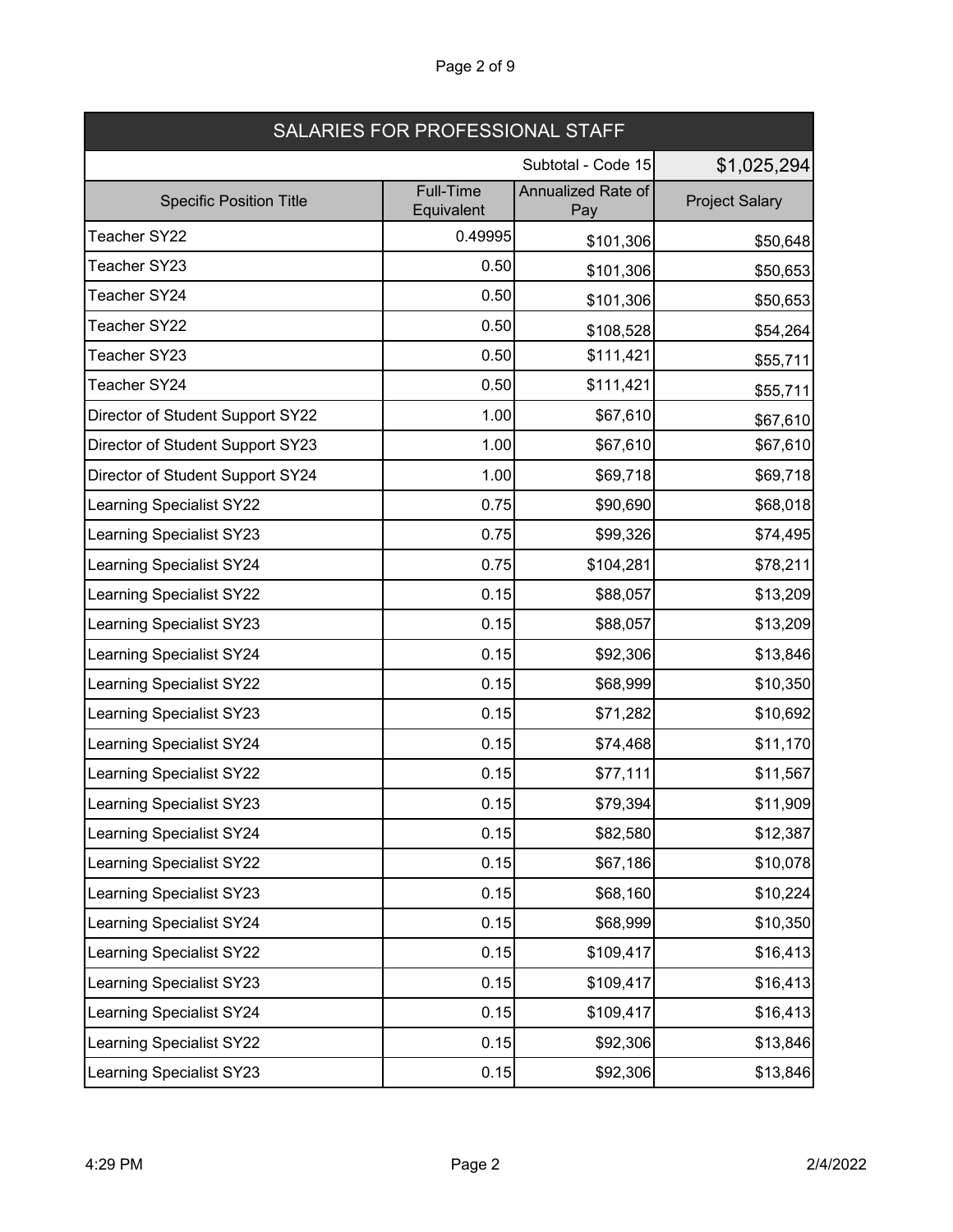| Learning Specialist SY24             | 0.15  | \$92,306 | \$13,846 |
|--------------------------------------|-------|----------|----------|
| Stipend for Zero Period Teacher SY22 | 1.00I | stipendl | \$26,112 |
| Stipend for Zero Period Teacher SY23 | 1.001 | stipend  | \$26,112 |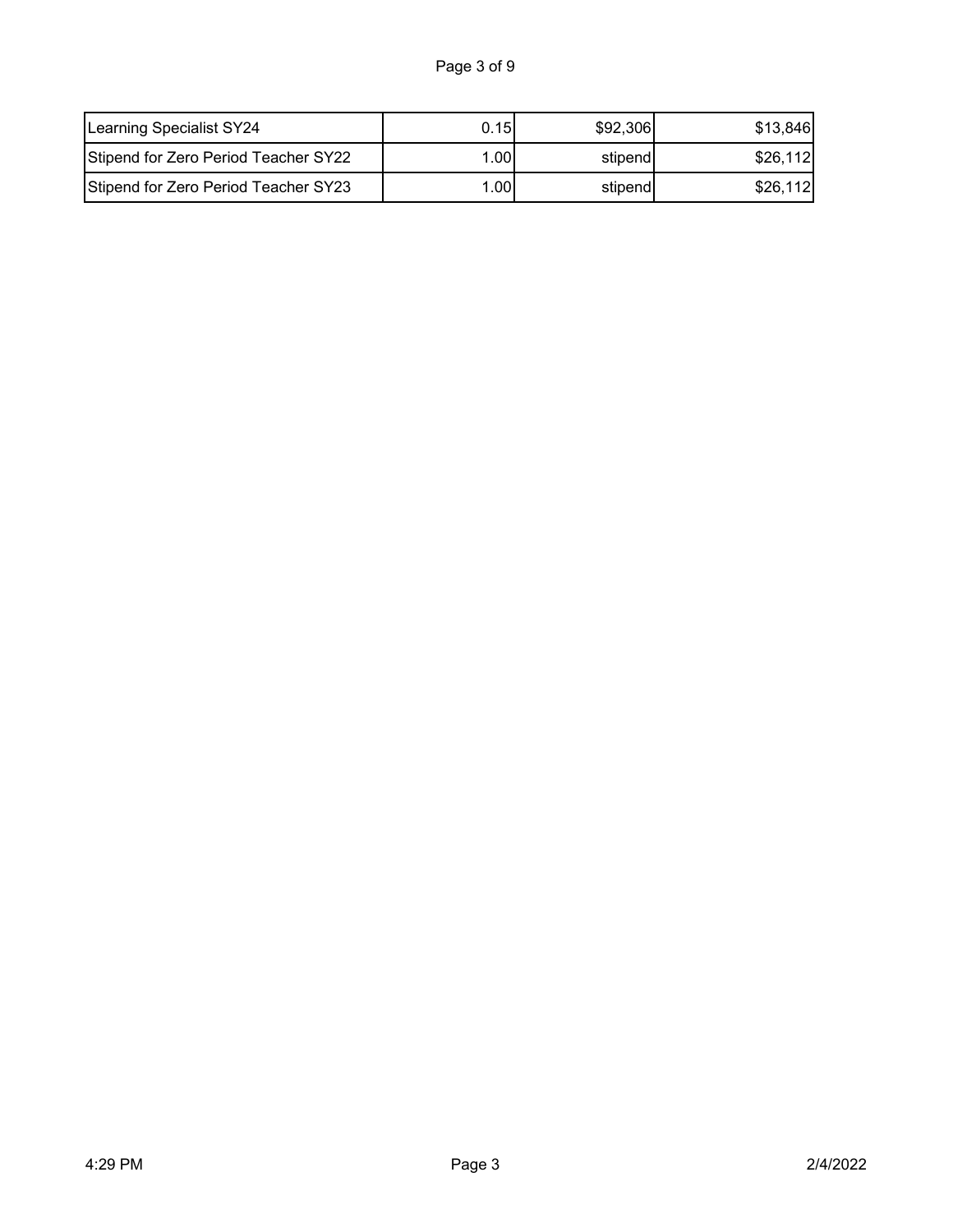Page 4 of 9

| <b>PURCHASED SERVICES</b>                    |                             |                                             |                                          |
|----------------------------------------------|-----------------------------|---------------------------------------------|------------------------------------------|
|                                              |                             | Subtotal - Code 40                          | \$658,188                                |
| Description of Item                          | <b>Provider of Services</b> |                                             | Calculation of Cost Proposed Expenditure |
| Zoom Subscription                            | Zoom.US                     | 100% of flat annual<br>fee for services     | \$1,543                                  |
| Acrobat Pro                                  | Acrobat                     | 100% of flat annual<br>fee for services     | \$1,427                                  |
| Install Projectors and Electric work         | <b>AC Interior Group</b>    | Various hourly<br>rates based on<br>service | \$55,218                                 |
| College & Career Readiness and<br>Counseling | Aspira Partnership          | \$200,000/year for 3<br>years               | \$600,000                                |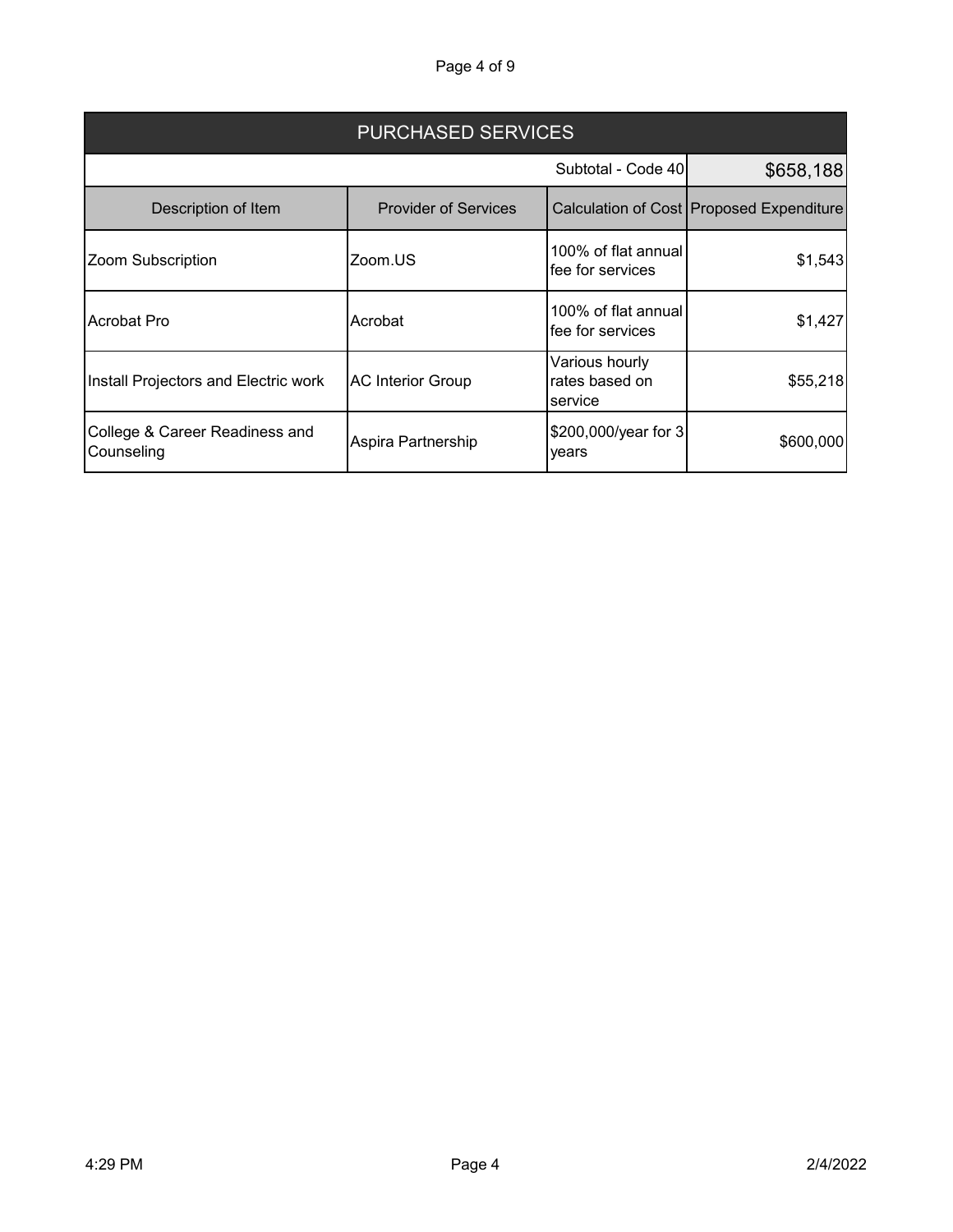## Page 5 of 9

| <b>SUPPLIES AND MATERIALS</b>                                                                            |          |                    |                             |
|----------------------------------------------------------------------------------------------------------|----------|--------------------|-----------------------------|
|                                                                                                          |          | Subtotal - Code 45 | \$208,039                   |
| Description of Item                                                                                      | Quantity | <b>Unit Cost</b>   | <b>Proposed Expenditure</b> |
| PPE Supplies (Alcohol Swabs, KN95<br>Masks, disposable gloves, disposable<br>gowns)                      | 10.00    | \$576.60           | \$5,766                     |
| Face Shields (boxes)                                                                                     | 6.00     | \$498.00           | \$2,988                     |
| Air purifiers                                                                                            | 12.00    | \$310.00           | \$3,720                     |
| Visual Presenter Document Camera                                                                         | 1.00     | \$1,760.00         | \$1,760                     |
| <b>Storage Bins</b>                                                                                      | 25.00    | \$359.00           | \$8,975                     |
| Apple Air Pods                                                                                           | 84.00    | \$100.60           | \$8,450                     |
| Laptops & replacment laptops                                                                             | 60.00    | \$1,418.02         | \$85,081                    |
| Chromebooks                                                                                              | 300.00   | \$163.00           | \$48,900                    |
| Wall tv, tilting tv hdmi cable, speakers                                                                 | 12.00    | \$611.67           | \$7,340                     |
| Office Furniture - Imagination Island Base<br>Set                                                        | 10.00    | \$712.64           | \$7,126                     |
| Office Furniture - Chameloeon 2 Pod<br><b>Butcher Block Top</b>                                          | 10.00    | \$442.78           | \$4,428                     |
| Office Furniture - ED Table with stools and<br>bins                                                      | 2.00     | \$3,948.35         | \$7,897                     |
| Office Furniture - 30" High Backless Metal<br>Indoor/Outdoor Counter Height Stool,<br>delivery & install | 25.00    | \$211.36           | \$5,284                     |
| Office Furniture - 10500 Series Dbl<br>pedestal Desk                                                     | 2.00     | \$617.68           | \$1,235                     |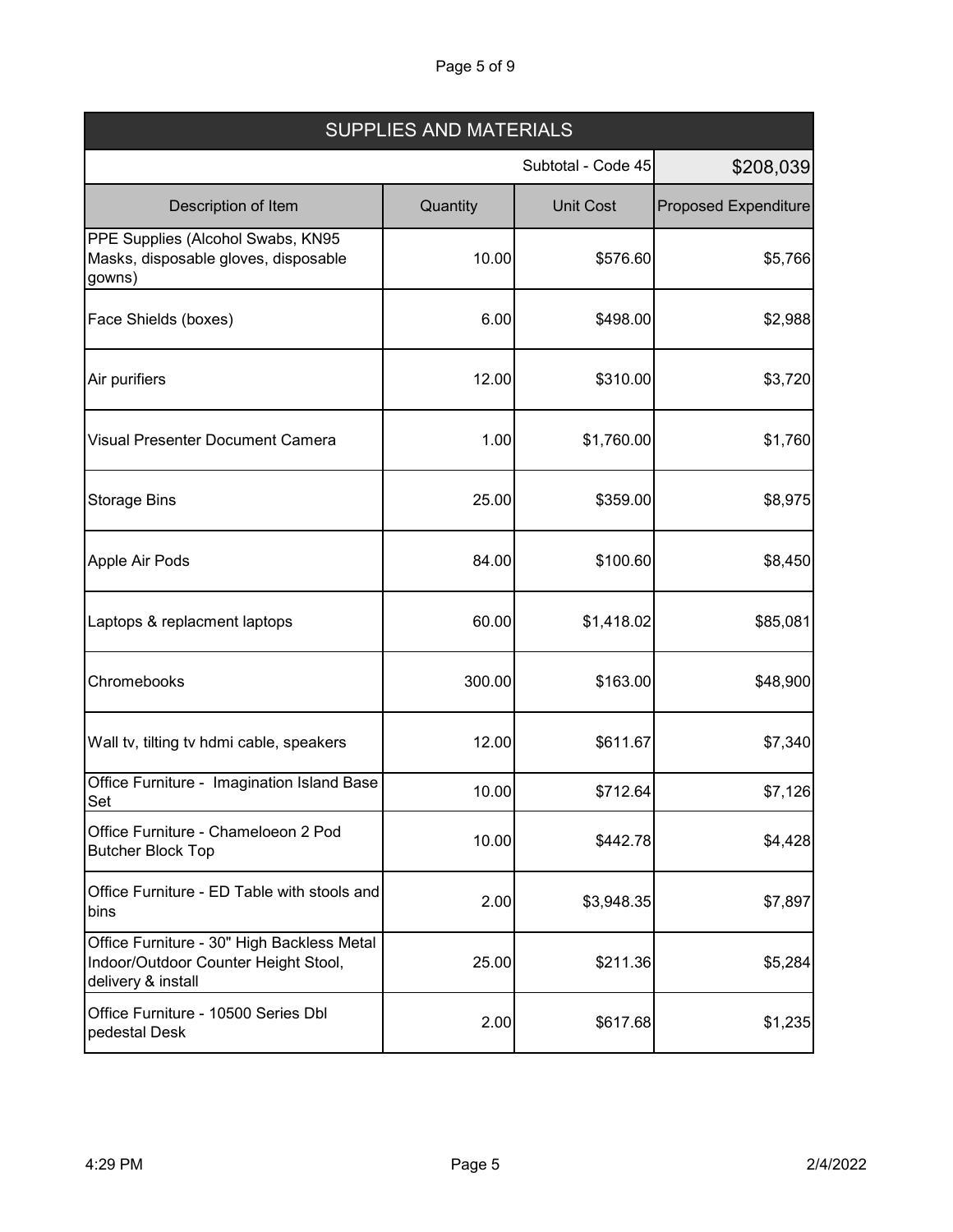| Office Furniture - 10500 Series Lat File 2<br><b>IDrawer</b>                                                   | 4.00  | \$512.80   | \$2,051 |
|----------------------------------------------------------------------------------------------------------------|-------|------------|---------|
| Office Furniture - Ignition 2 Task Mid-<br>back, Ilira back Oval Conf table                                    | 10.00 | \$345.26   | \$3,463 |
| IOffice Furniture - Preside 96W x 48D<br>Racetrack Shaped Laminate Top Oval<br>Conf table                      | 1.00  | \$476.96   | \$477   |
| Office Furniture - Hollow Panel Base for<br>Table Tops, 2 Blank /10' Cord Silver and<br>Installation & Deliver | 3.00  | \$1,032.67 | \$3,098 |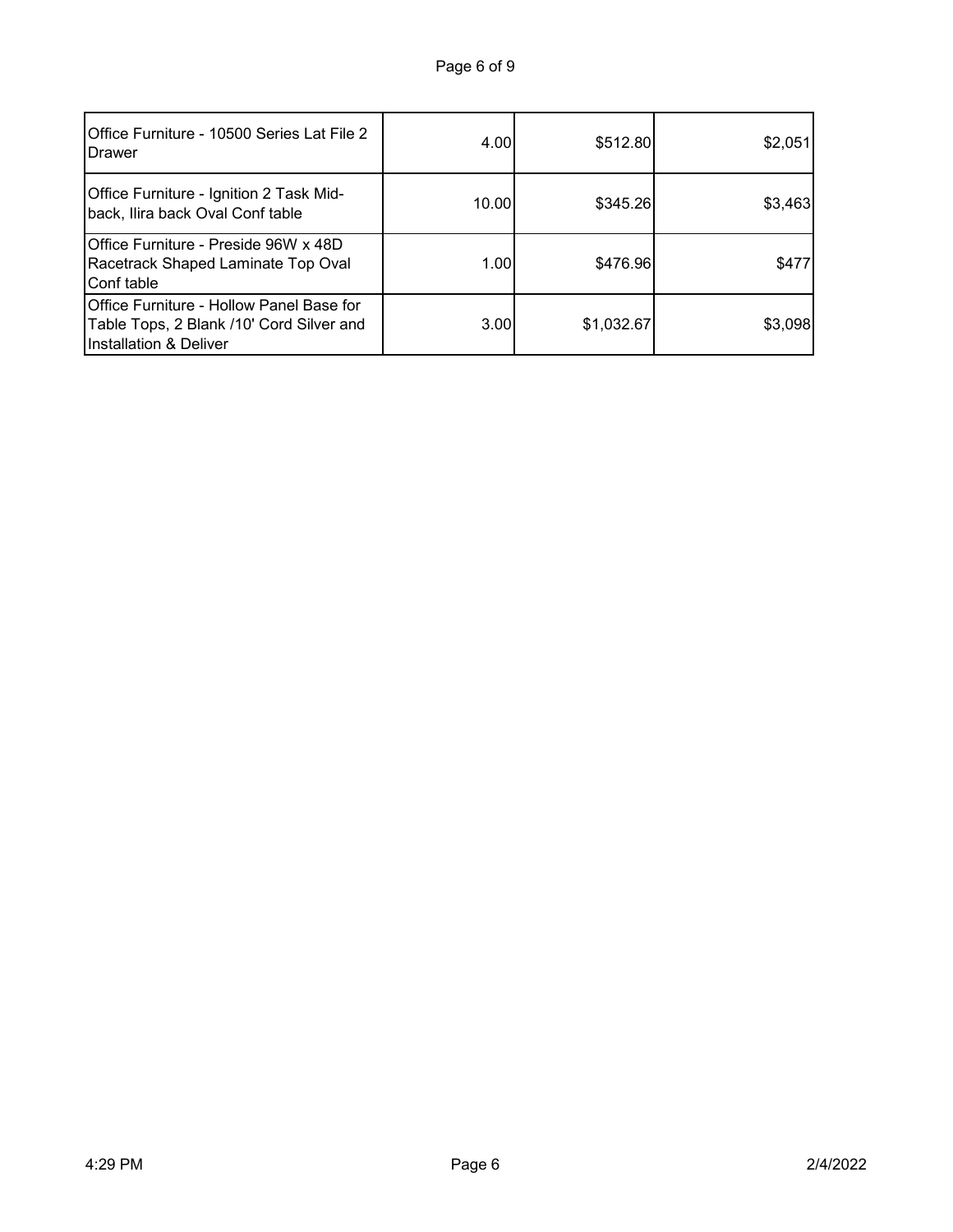Page 7 of 9

|                              | <b>Employee Benefits</b>       |                                       |
|------------------------------|--------------------------------|---------------------------------------|
|                              | Subtotal - Code 80             | \$79,860                              |
| <b>Benefit</b>               |                                | <b>Proposed</b><br><b>Expenditure</b> |
| Social Security              |                                | \$63,568                              |
| <b>Retirement</b>            | <b>New York State Teachers</b> | \$1,425                               |
|                              | New York State Employees       |                                       |
|                              | Other - Pension                |                                       |
| Health Insurance             |                                |                                       |
| <b>Worker's Compensation</b> |                                |                                       |
| Unemployment Insurance       |                                |                                       |
| <b>Other(Identify)</b>       |                                |                                       |
| Medicare                     |                                | \$14,867                              |
|                              |                                |                                       |
|                              |                                |                                       |
|                              |                                |                                       |
|                              |                                |                                       |
|                              |                                |                                       |
|                              |                                |                                       |
|                              |                                |                                       |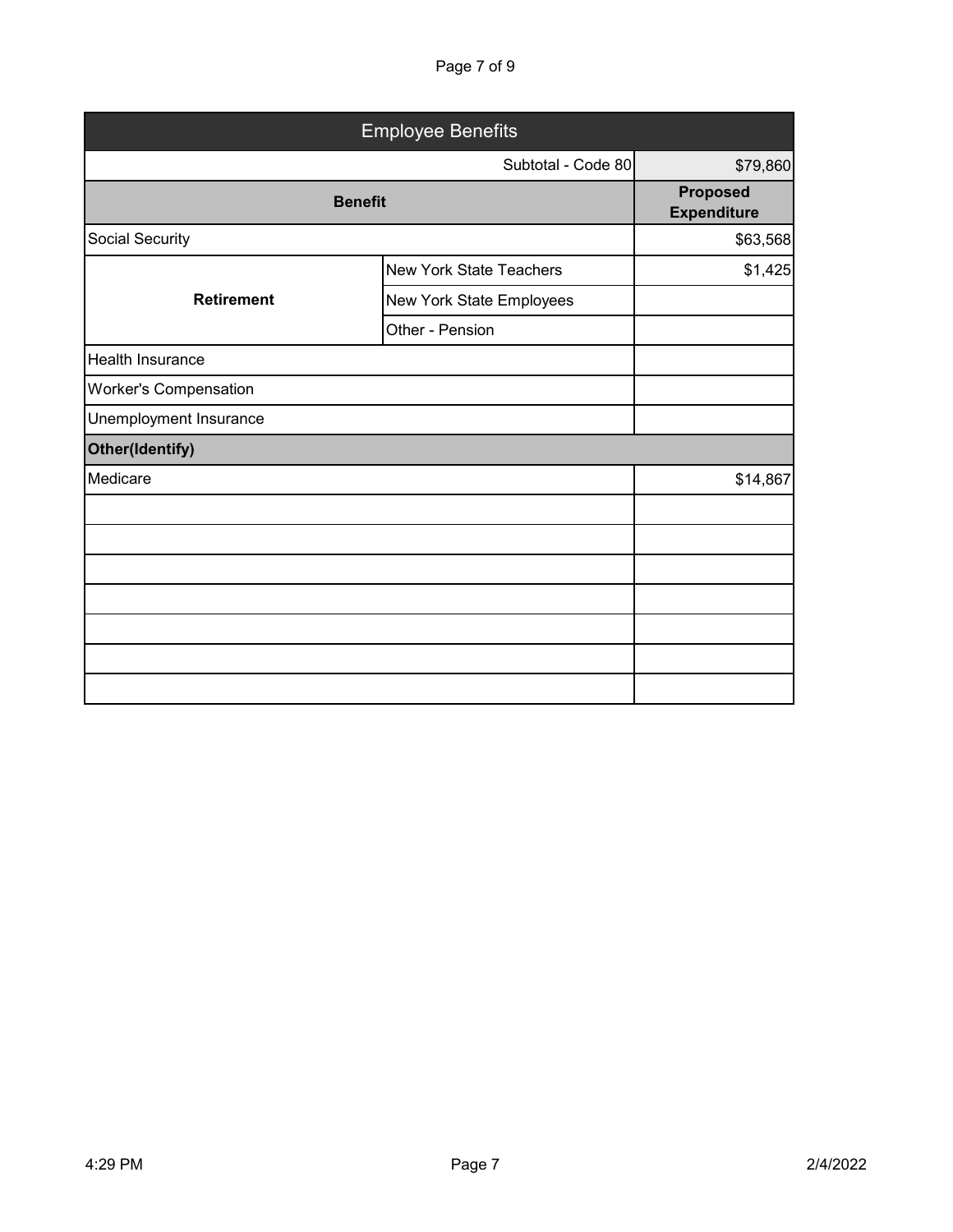# Page 8 of 9

## **BUDGET SUMMARY**

|                                                                                                                                                                                                                                                                                                                                                                   | CODE PROJECT COSTS                                                                   |                                                                                                                                                       |                                            |                                            |
|-------------------------------------------------------------------------------------------------------------------------------------------------------------------------------------------------------------------------------------------------------------------------------------------------------------------------------------------------------------------|--------------------------------------------------------------------------------------|-------------------------------------------------------------------------------------------------------------------------------------------------------|--------------------------------------------|--------------------------------------------|
| 15                                                                                                                                                                                                                                                                                                                                                                | \$1,025,294                                                                          | Agency Code:                                                                                                                                          | 320700860920                               |                                            |
| 16                                                                                                                                                                                                                                                                                                                                                                |                                                                                      |                                                                                                                                                       |                                            |                                            |
| 40                                                                                                                                                                                                                                                                                                                                                                | \$658,188                                                                            | Project #:                                                                                                                                            | 5880-21-4415                               |                                            |
| 45                                                                                                                                                                                                                                                                                                                                                                | \$208,039                                                                            |                                                                                                                                                       |                                            |                                            |
| 46                                                                                                                                                                                                                                                                                                                                                                |                                                                                      | Contract #:                                                                                                                                           |                                            |                                            |
| 80                                                                                                                                                                                                                                                                                                                                                                | \$79,860                                                                             |                                                                                                                                                       |                                            |                                            |
| 90                                                                                                                                                                                                                                                                                                                                                                |                                                                                      |                                                                                                                                                       |                                            |                                            |
| 49                                                                                                                                                                                                                                                                                                                                                                |                                                                                      | Agency Name:                                                                                                                                          | <b>University Prep Charter High School</b> |                                            |
| 30                                                                                                                                                                                                                                                                                                                                                                |                                                                                      |                                                                                                                                                       |                                            |                                            |
| 20                                                                                                                                                                                                                                                                                                                                                                |                                                                                      |                                                                                                                                                       |                                            |                                            |
| <b>Grand Total</b><br>\$1,971,381                                                                                                                                                                                                                                                                                                                                 |                                                                                      |                                                                                                                                                       |                                            |                                            |
| <b>CHIEF ADMINISTRATOR'S CERTIFICATION</b><br>By signing this report, I certify to the best of my<br>knowledge and belief that the report is true, complete,                                                                                                                                                                                                      |                                                                                      | Funding Dates:                                                                                                                                        | From<br>То                                 |                                            |
|                                                                                                                                                                                                                                                                                                                                                                   |                                                                                      | Program Approval:                                                                                                                                     | Date:                                      |                                            |
| set forth in the terms and conditions of the Federal (or<br>State) award. I am aware that any false, fictitious, or<br>fraudulent information, or the omission of any material<br>fact, may subject me to criminal, civil, or administrative<br>penalties for fraud, false statements, false claims, or<br>otherwise. (U.S. Code Title 18, Section 1001 and Title |                                                                                      | <b>Fiscal Year</b>                                                                                                                                    | <b>First Payment</b>                       |                                            |
|                                                                                                                                                                                                                                                                                                                                                                   |                                                                                      |                                                                                                                                                       |                                            |                                            |
|                                                                                                                                                                                                                                                                                                                                                                   | Signature                                                                            |                                                                                                                                                       |                                            |                                            |
|                                                                                                                                                                                                                                                                                                                                                                   |                                                                                      |                                                                                                                                                       |                                            |                                            |
|                                                                                                                                                                                                                                                                                                                                                                   | Andrea d'Amato, Executive Director<br>Name and Title of Chief Administrative Officer |                                                                                                                                                       |                                            |                                            |
|                                                                                                                                                                                                                                                                                                                                                                   |                                                                                      |                                                                                                                                                       |                                            |                                            |
|                                                                                                                                                                                                                                                                                                                                                                   |                                                                                      | and accurate, and the expenditures, disbursements,<br>and cash receipts are for the purposes and objectives<br>31, Sections 3729-3730 and 3801-3812). |                                            | <b>FOR DEPARTMENT USE ONLY</b><br>Line $#$ |

Voucher #

\_\_\_\_\_\_\_\_\_\_\_\_\_\_\_\_\_\_

٠

÷.

J.

\_\_\_\_\_\_\_\_\_\_\_\_\_\_\_\_\_\_\_ First Payment